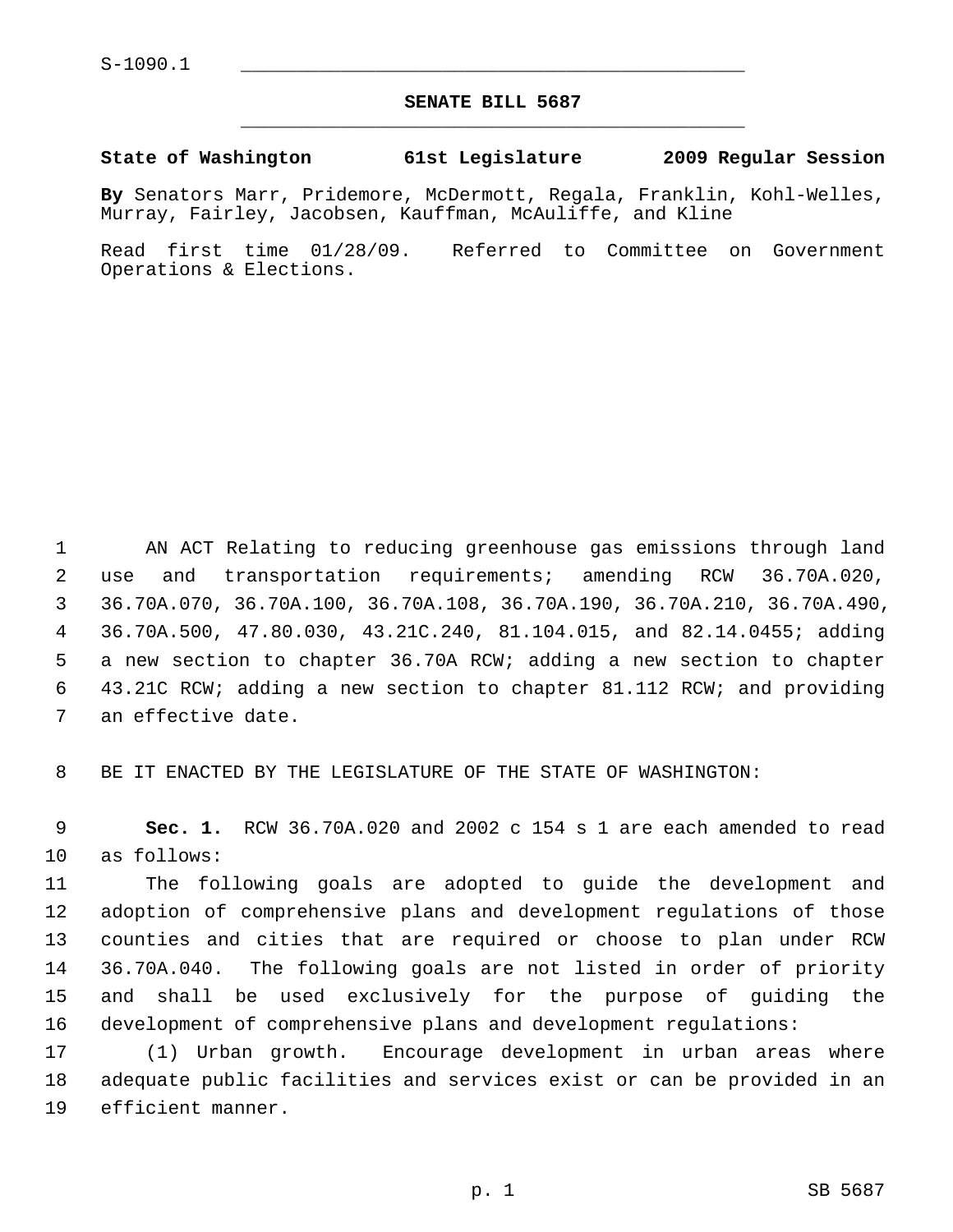1 (2) Reduce sprawl. Reduce the inappropriate conversion of 2 undeveloped land into sprawling, low-density development.

 3 (3) Transportation. Encourage efficient multimodal transportation 4 systems that are based on regional priorities and coordinated with 5 county and city comprehensive plans.

 6 (4) Housing. Encourage the availability of affordable housing to 7 all economic segments of the population of this state, promote a 8 variety of residential densities and housing types, and encourage 9 preservation of existing housing stock.

10 (5) Economic development. Encourage economic development 11 throughout the state that is consistent with adopted comprehensive 12 plans, promote economic opportunity for all citizens of this state, 13 especially for unemployed and for disadvantaged persons, promote the 14 retention and expansion of existing businesses and recruitment of new 15 businesses, recognize regional differences impacting economic 16 development opportunities, and encourage growth in areas experiencing 17 insufficient economic growth, all within the capacities of the state's 18 natural resources, public services, and public facilities.

19 (6) Property rights. Private property shall not be taken for 20 public use without just compensation having been made. The property 21 rights of landowners shall be protected from arbitrary and 22 discriminatory actions.

23 (7) Permits. Applications for both state and local government 24 permits should be processed in a timely and fair manner to ensure 25 predictability.

26 (8) Natural resource industries. Maintain and enhance natural 27 resource-based industries, including productive timber, agricultural, 28 and fisheries industries. Encourage the conservation of productive 29 forest lands and productive agricultural lands, and discourage 30 incompatible uses.

31 (9) Open space and recreation. Retain open space, enhance 32 recreational opportunities, conserve fish and wildlife habitat, 33 increase access to natural resource lands and water, and develop parks 34 and recreation facilities.

35 (10) Environment. Protect the environment and enhance the state's 36 high quality of life, including air and water quality, and the 37 availability of water. Establish land use and transportation patterns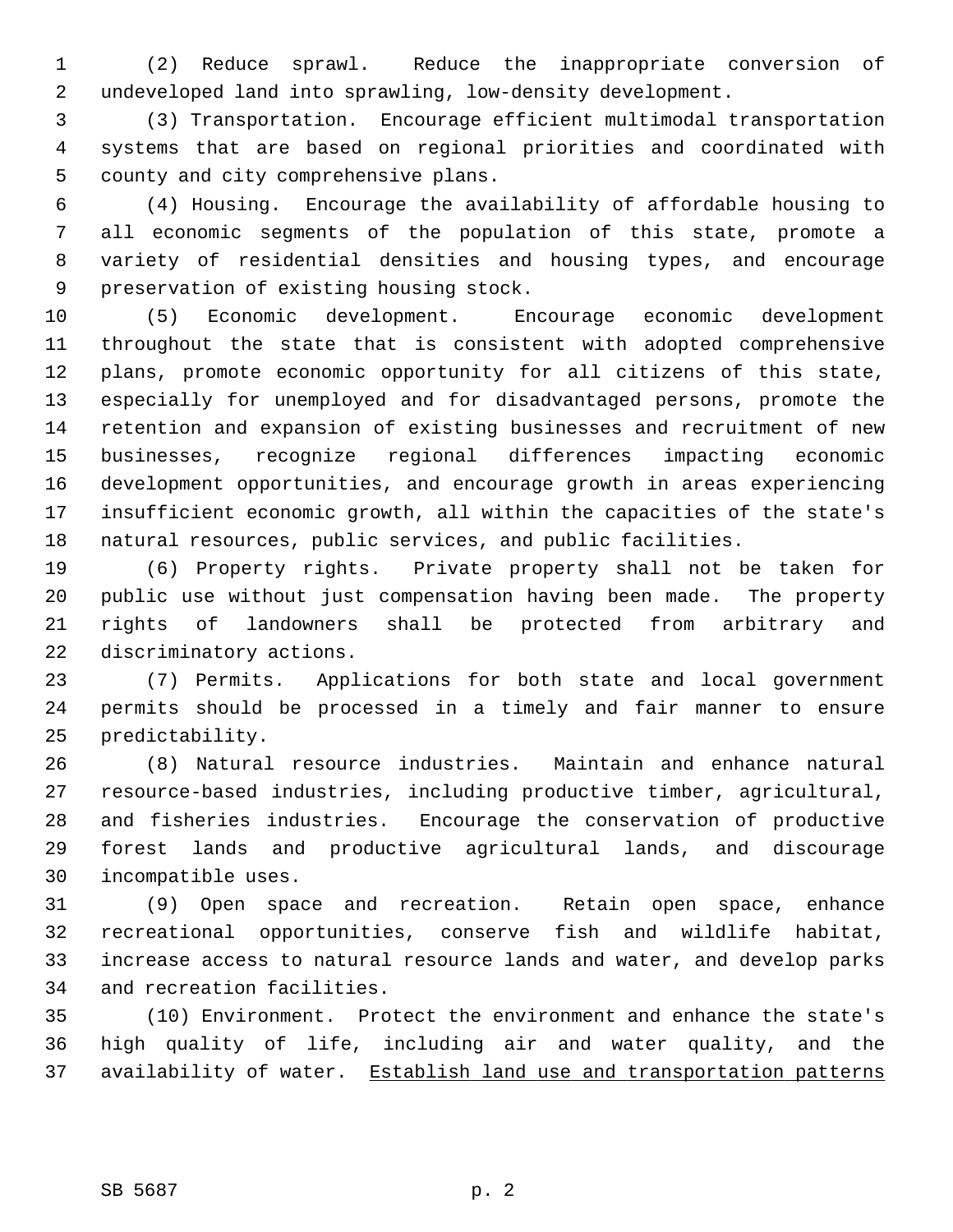1 that, at a minimum, achieve and support state and federal greenhouse 2 gas emissions reduction requirements.

 3 (11) Citizen participation and coordination. Encourage the 4 involvement of citizens in the planning process and ensure coordination 5 between communities and jurisdictions to reconcile conflicts.

 6 (12) Public facilities and services. Ensure that those public 7 facilities and services necessary to support development shall be 8 adequate to serve the development at the time the development is 9 available for occupancy and use without decreasing current service 10 levels below locally established minimum standards.

11 (13) Historic preservation. Identify and encourage the 12 preservation of lands, sites, and structures, that have historical or 13 archaeological significance.

14 **Sec. 2.** RCW 36.70A.070 and 2005 c 360 s 2 are each amended to read 15 as follows:

16 The comprehensive plan of a county or city that is required or 17 chooses to plan under RCW 36.70A.040 shall consist of a map or maps, 18 and descriptive text covering objectives, principles, and standards 19 used to develop the comprehensive plan. The plan shall be an 20 internally consistent document and all elements shall be consistent 21 with the future land use map. A comprehensive plan shall be adopted 22 and amended with public participation as provided in RCW 36.70A.140.

23 Each comprehensive plan shall include a plan, scheme, or design for 24 each of the following:

25 (1) A land use element designating the proposed general 26 distribution and general location and extent of the uses of land, where 27 appropriate, for agriculture, timber production, housing, commerce, 28 industry, recreation, open spaces, general aviation airports, public 29 utilities, public facilities, and other land uses. The land use 30 element shall include population densities, building intensities, and 31 estimates of future population growth. The land use element shall 32 provide for protection of the quality and quantity of groundwater used 33 for public water supplies. Wherever possible, the land use element 34 should consider utilizing urban planning approaches that promote 35 physical activity. Where applicable, the land use element shall review 36 drainage, flooding, and storm water run-off in the area and nearby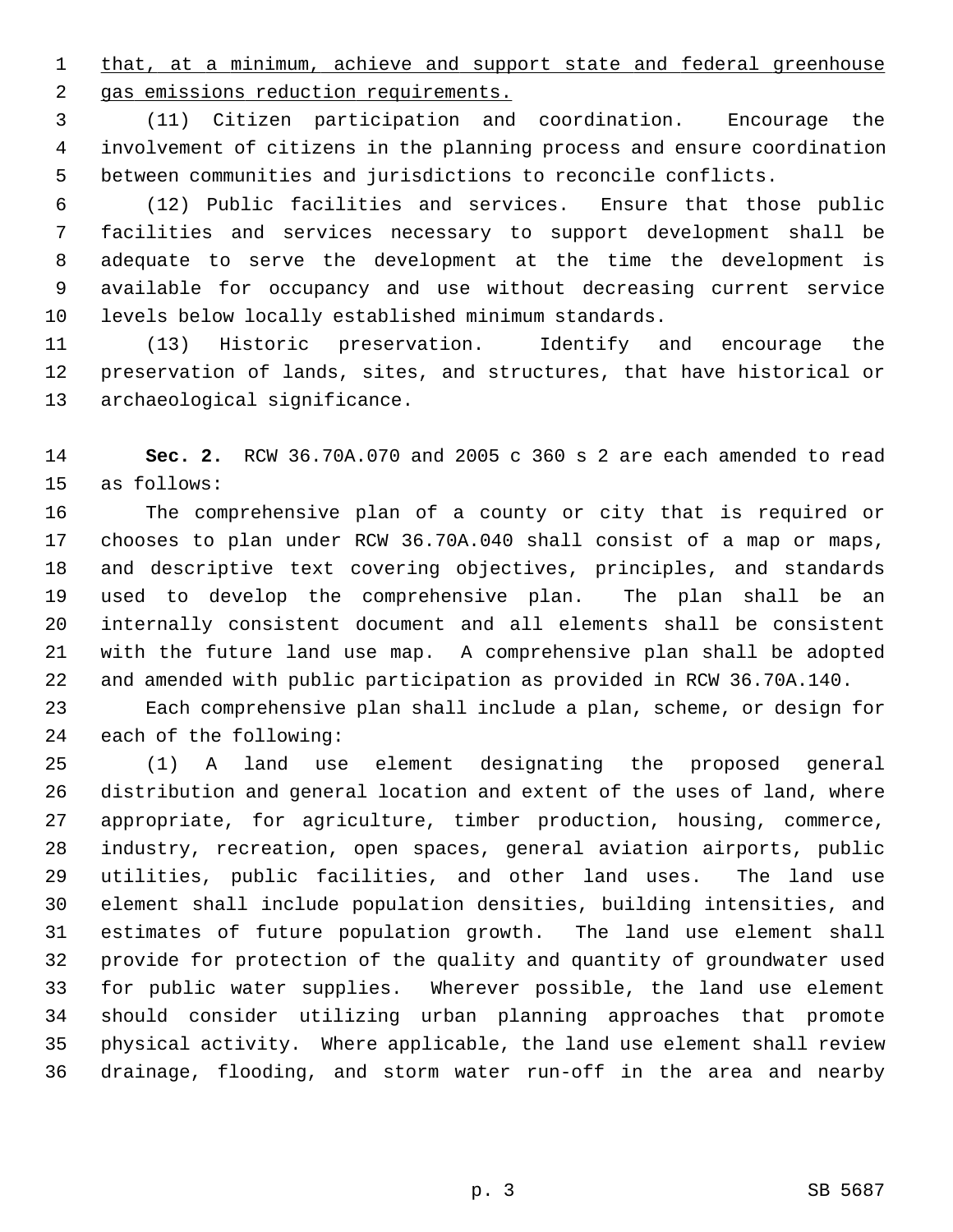1 jurisdictions and provide guidance for corrective actions to mitigate 2 or cleanse those discharges that pollute waters of the state, including 3 Puget Sound or waters entering Puget Sound.

 4 (2) A housing element ensuring the vitality and character of 5 established residential neighborhoods that: (a) Includes an inventory 6 and analysis of existing and projected housing needs that identifies 7 the number of housing units necessary to manage projected growth; (b) 8 includes a statement of goals, policies, objectives, and mandatory 9 provisions for the preservation, improvement, and development of 10 housing, including single-family residences; (c) includes incentives 11 and requirements to provide housing required by this subsection (2); 12 (d) identifies sufficient land for housing, including, but not limited 13 to, government-assisted housing, housing for low-income families, 14 manufactured housing, multifamily housing, and group homes and foster 15 care facilities;  $((and (d)))(e)$  makes adequate provisions for existing 16 and projected needs of all economic segments of the community; and (f) 17 designates sufficient land for and encourages housing within walking, 18 bicycling, or transit distance of employment concentrations that is 19 affordable to persons employed within such concentrations. Land 20 designated for housing under this subsection (2)(f) must be designated 21 at densities that support transit services.

22 (3) A capital facilities plan element consisting of: (a) An 23 inventory of existing capital facilities owned by public entities, 24 showing the locations and capacities of the capital facilities; (b) a 25 forecast of the future needs for such capital facilities; (c) the 26 proposed locations and capacities of expanded or new capital 27 facilities; (d) at least a six-year plan that will finance such capital 28 facilities within projected funding capacities and clearly identifies 29 sources of public money for such purposes; and (e) a requirement to 30 reassess the land use element if probable funding falls short of 31 meeting existing needs and to ensure that the land use element, capital 32 facilities plan element, and financing plan within the capital 33 facilities plan element are coordinated and consistent. Park and 34 recreation facilities shall be included in the capital facilities plan 35 element.

36 (4) A utilities element consisting of the general location, 37 proposed location, and capacity of all existing and proposed utilities,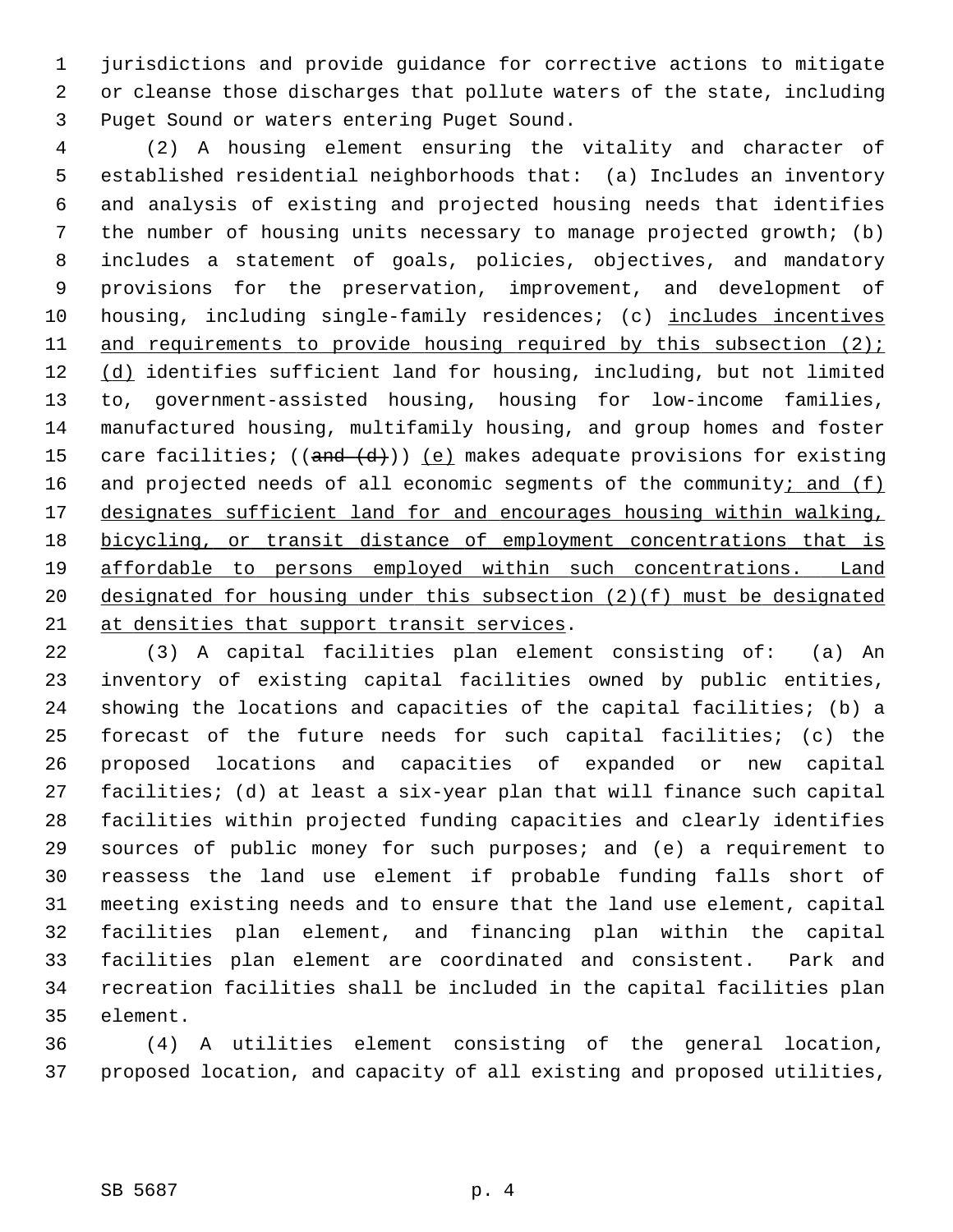1 including, but not limited to, electrical lines, telecommunication 2 lines, and natural gas lines.

 3 (5) Rural element. Counties shall include a rural element 4 including lands that are not designated for urban growth, agriculture, 5 forest, or mineral resources. The following provisions shall apply to 6 the rural element:

 7 (a) Growth management act goals and local circumstances. Because 8 circumstances vary from county to county, in establishing patterns of 9 rural densities and uses, a county may consider local circumstances, 10 but shall develop a written record explaining how the rural element 11 harmonizes the planning goals in RCW 36.70A.020 and meets the 12 requirements of this chapter.

13 (b) Rural development. The rural element shall permit rural 14 development, forestry, and agriculture in rural areas. The rural 15 element shall provide for a variety of rural densities, uses, essential 16 public facilities, and rural governmental services needed to serve the 17 permitted densities and uses. To achieve a variety of rural densities 18 and uses, counties may provide for clustering, density transfer, design 19 guidelines, conservation easements, and other innovative techniques 20 that will accommodate appropriate rural densities and uses that are not 21 characterized by urban growth and that are consistent with rural 22 character.

23 (c) Measures governing rural development. The rural element shall 24 include measures that apply to rural development and protect the rural 25 character of the area, as established by the county, by:

26 (i) Containing or otherwise controlling rural development;

27 (ii) Assuring visual compatibility of rural development with the 28 surrounding rural area;

29 (iii) Reducing the inappropriate conversion of undeveloped land 30 into sprawling, low-density development in the rural area;

31 (iv) Protecting critical areas, as provided in RCW 36.70A.060, and 32 surface water and groundwater resources; and

33 (v) Protecting against conflicts with the use of agricultural, 34 forest, and mineral resource lands designated under RCW 36.70A.170.

35 (d) Limited areas of more intensive rural development. Subject to 36 the requirements of this subsection and except as otherwise 37 specifically provided in this subsection (5)(d), the rural element may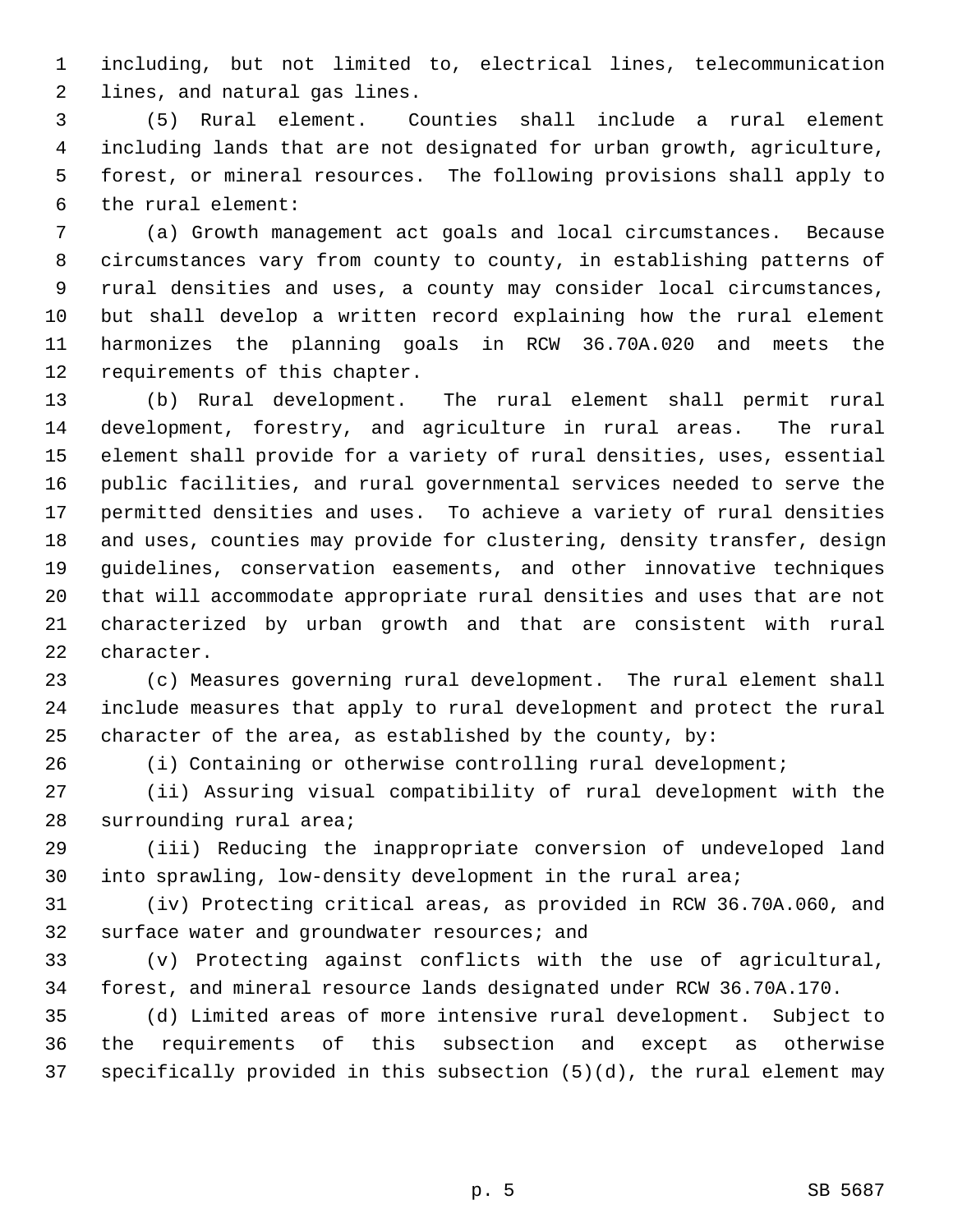1 allow for limited areas of more intensive rural development, including 2 necessary public facilities and public services to serve the limited 3 area as follows:

 4 (i) Rural development consisting of the infill, development, or 5 redevelopment of existing commercial, industrial, residential, or 6 mixed-use areas, whether characterized as shoreline development, 7 villages, hamlets, rural activity centers, or crossroads developments.

 8 (A) A commercial, industrial, residential, shoreline, or mixed-use 9 area shall be subject to the requirements of (d)(iv) of this 10 subsection, but shall not be subject to the requirements of  $(c)(ii)$  and 11 (iii) of this subsection.

12 (B) Any development or redevelopment other than an industrial area 13 or an industrial use within a mixed-use area or an industrial area 14 under this subsection (5)(d)(i) must be principally designed to serve 15 the existing and projected rural population.

16 (C) Any development or redevelopment in terms of building size, 17 scale, use, or intensity shall be consistent with the character of the 18 existing areas. Development and redevelopment may include changes in 19 use from vacant land or a previously existing use so long as the new 20 use conforms to the requirements of this subsection (5);

21 (ii) The intensification of development on lots containing, or new 22 development of, small-scale recreational or tourist uses, including 23 commercial facilities to serve those recreational or tourist uses, that 24 rely on a rural location and setting, but that do not include new 25 residential development. A small-scale recreation or tourist use is 26 not required to be principally designed to serve the existing and 27 projected rural population. Public services and public facilities 28 shall be limited to those necessary to serve the recreation or tourist 29 use and shall be provided in a manner that does not permit low-density 30 sprawl;

31 (iii) The intensification of development on lots containing 32 isolated nonresidential uses or new development of isolated cottage 33 industries and isolated small-scale businesses that are not principally 34 designed to serve the existing and projected rural population and 35 nonresidential uses, but do provide job opportunities for rural 36 residents. Rural counties may allow the expansion of small-scale 37 businesses as long as those small-scale businesses conform with the 38 rural character of the area as defined by the local government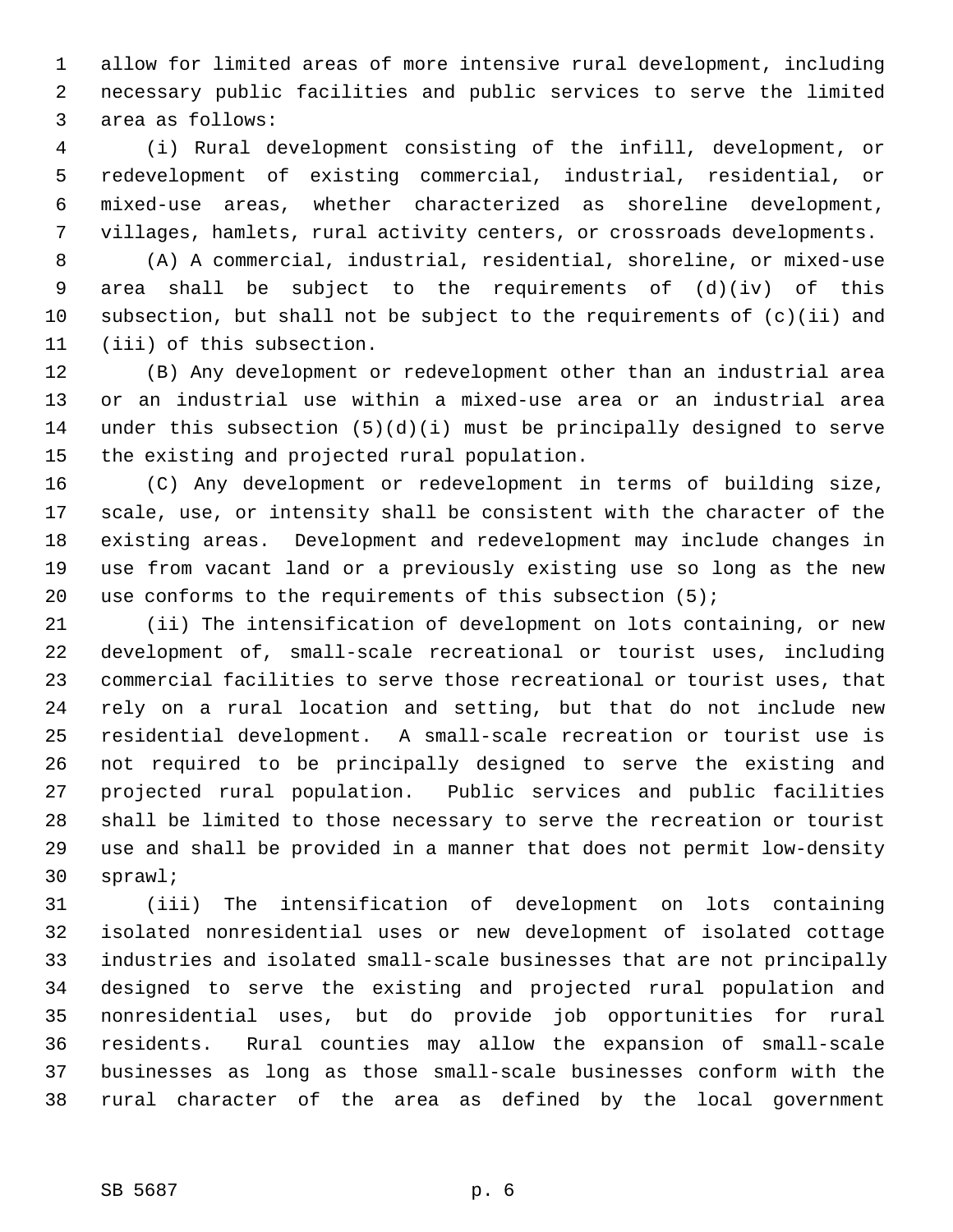1 according to RCW  $36.70A.030((+14))$  (15). Rural counties may also 2 allow new small-scale businesses to utilize a site previously occupied 3 by an existing business as long as the new small-scale business 4 conforms to the rural character of the area as defined by the local 5 government according to RCW 36.70A.030( $(\frac{14}{1})$ ) (15). Public services 6 and public facilities shall be limited to those necessary to serve the 7 isolated nonresidential use and shall be provided in a manner that does 8 not permit low-density sprawl;

 9 (iv) A county shall adopt measures to minimize and contain the 10 existing areas or uses of more intensive rural development, as 11 appropriate, authorized under this subsection. Lands included in such 12 existing areas or uses shall not extend beyond the logical outer 13 boundary of the existing area or use, thereby allowing a new pattern of 14 low-density sprawl. Existing areas are those that are clearly 15 identifiable and contained and where there is a logical boundary 16 delineated predominately by the built environment, but that may also 17 include undeveloped lands if limited as provided in this subsection. 18 The county shall establish the logical outer boundary of an area of 19 more intensive rural development. In establishing the logical outer 20 boundary the county shall address (A) the need to preserve the 21 character of existing natural neighborhoods and communities, (B) 22 physical boundaries such as bodies of water, streets and highways, and 23 land forms and contours, (C) the prevention of abnormally irregular 24 boundaries, and (D) the ability to provide public facilities and public 25 services in a manner that does not permit low-density sprawl;

26 (v) For purposes of (d) of this subsection, an existing area or 27 existing use is one that was in existence:

28 (A) On July 1, 1990, in a county that was initially required to 29 plan under all of the provisions of this chapter;

30 (B) On the date the county adopted a resolution under RCW 31 36.70A.040(2), in a county that is planning under all of the provisions 32 of this chapter under RCW 36.70A.040(2); or

33 (C) On the date the office of financial management certifies the 34 county's population as provided in RCW 36.70A.040(5), in a county that 35 is planning under all of the provisions of this chapter pursuant to RCW 36 36.70A.040(5).

37 (e) Exception. This subsection shall not be interpreted to permit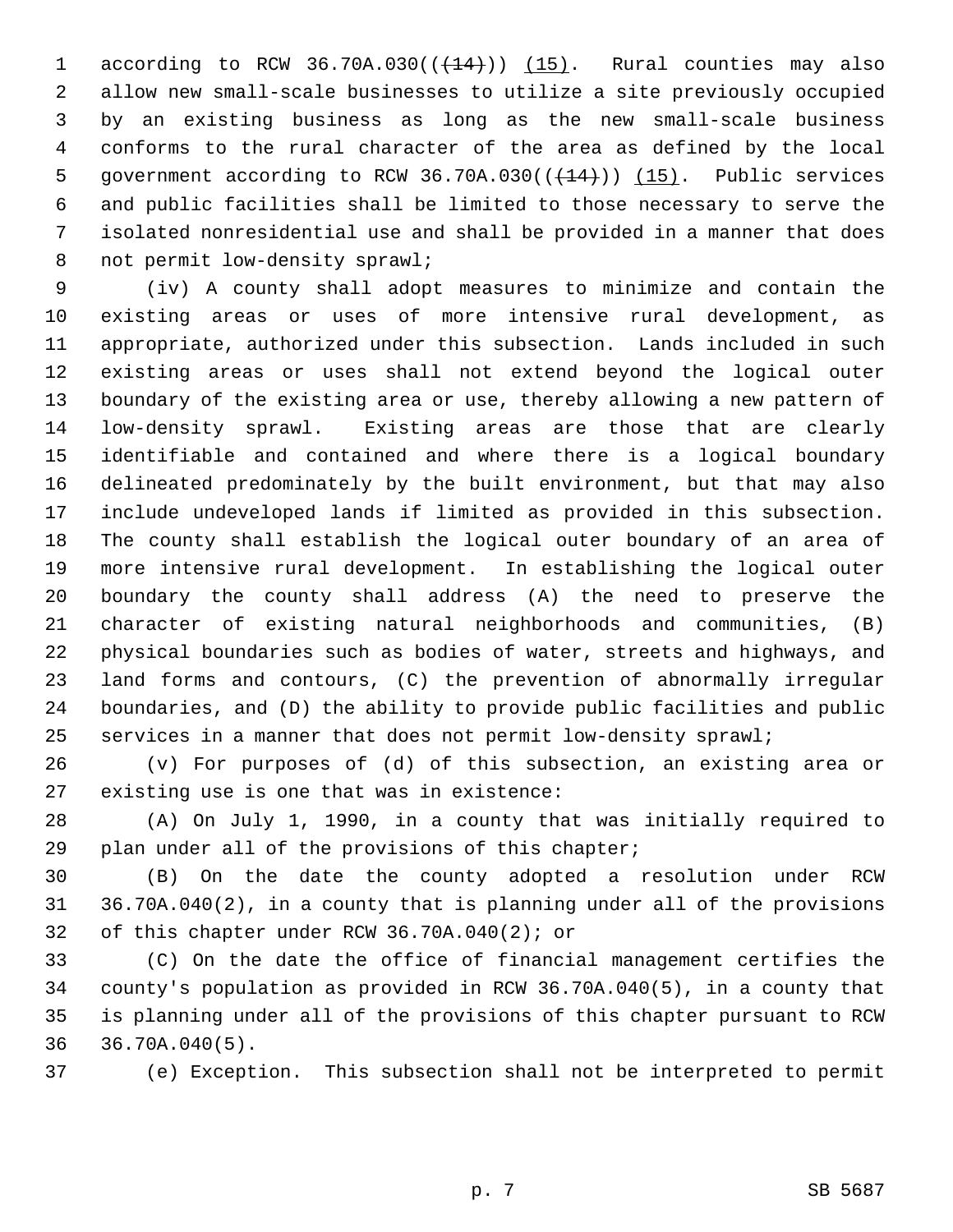1 in the rural area a major industrial development or a master planned 2 resort unless otherwise specifically permitted under RCW 36.70A.360 and 3 36.70A.365.

 4 (6) A transportation element that implements, and is consistent 5 with, the land use element.

 6 (a) The transportation element shall include the following 7 subelements:

8 (i) Land use assumptions used in estimating travel;

 9 (ii) Estimated traffic impacts to state-owned transportation 10 facilities resulting from land use assumptions to assist the department 11 of transportation in monitoring the performance of state facilities, to 12 plan improvements for the facilities, and to assess the impact of land-13 use decisions on state-owned transportation facilities;

14 (iii) Facilities and services needs, including:

15 (A) An inventory of air, water, and ground transportation 16 facilities and services, including transit alignments and general 17 aviation airport facilities, to define existing capital facilities and 18 travel levels as a basis for future planning. This inventory must 19 include state-owned transportation facilities within the city or 20 county's jurisdictional boundaries;

21 (B) Level of service standards for all locally owned arterials and 22 transit routes to serve as a gauge to judge performance of the system. 23 These standards should be regionally coordinated and must consider all 24 transportation modes in meeting regional transportation demands. In 25 adopting level of service standards required under this subsection 26 (6)(a)(iii)(B), jurisdictions must also consider adopting level of 27 service standards for bicycle and pedestrian routes;

28 (C) For state-owned transportation facilities, level of service 29 standards for highways, as prescribed in chapters 47.06 and 47.80 RCW, 30 to gauge the performance of the system. The purposes of reflecting 31 level of service standards for state highways in the local 32 comprehensive plan are to monitor the performance of the system, to 33 evaluate improvement strategies, and to facilitate coordination between 34 the county's or city's six-year street, road, or transit program and 35 the ((department of transportation's six-year)) office of financial 36 management's ten-year investment program((. The concurrency 37 requirements of (b) of this subsection do not apply to transportation 38 facilities and services of statewide significance except for counties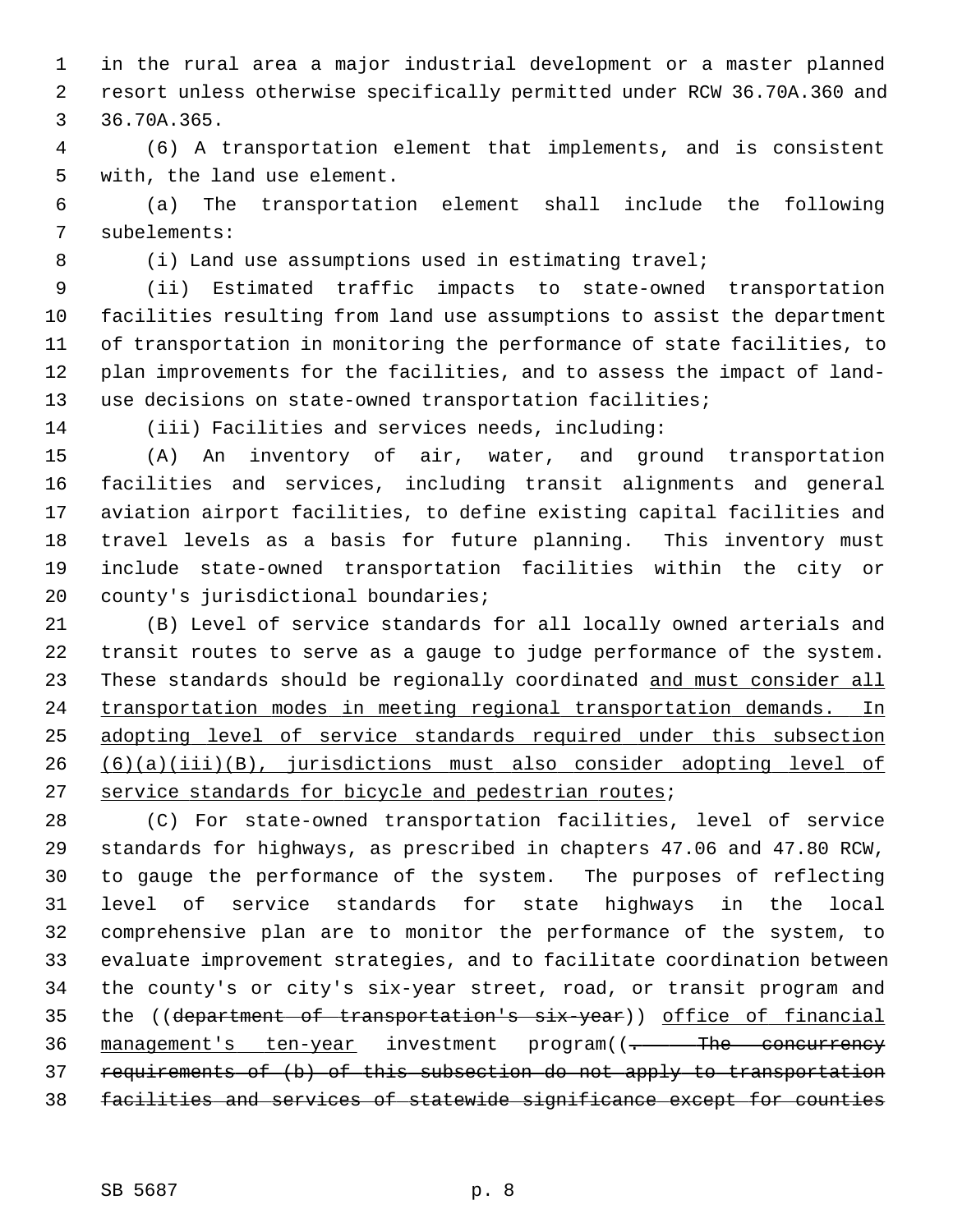1 consisting of islands whose only connection to the mainland are state

2 highways or ferry routes. In these island counties, state highways and

 3 ferry route capacity must be a factor in meeting the concurrency 4 requirements in (b) of this subsection) ;

 5 (D) Specific actions and requirements for bringing into compliance 6 locally owned transportation facilities or services that are below an 7 established level of service standard;

8 (E) Forecasts of ((traffic)) travel demand for at least ten years 9 based on the adopted land use plan to provide information on the 10 location, timing, and capacity needs of future growth;

11 (F) Identification of state and local system needs to meet current 12 and future demands. Identified needs on state-owned transportation 13 facilities must be consistent with the statewide multimodal 14 transportation plan required under chapter 47.06 RCW;

15 (iv) Finance, including:

16 (A) An analysis of funding capability to judge needs against 17 probable funding resources;

18 (B) A multiyear financing plan based on the needs identified in the 19 comprehensive plan, the appropriate parts of which shall serve as the 20 basis for the six-year street, road, or transit program required by RCW 21 35.77.010 for cities, RCW 36.81.121 for counties, and RCW 35.58.2795 22 for public transportation systems. The multiyear financing plan should 23 be coordinated with the ((six-year improvement)) ten-year investment 24 program developed by the ((department of transportation)) office of 25 financial management as required by RCW 47.05.030;

26 (C) If probable funding falls short of meeting identified needs, a 27 discussion of how additional funding will be raised, or how land use 28 assumptions will be reassessed to ensure that level of service 29 standards will be met;

30 (v) Intergovernmental coordination efforts, including an assessment 31 of the impacts of the transportation plan and land use assumptions on 32 the transportation systems of adjacent jurisdictions;

33 (vi) Demand-management strategies;

34 (vii) Pedestrian and bicycle components to include collaborative 35 efforts to identify and designate planned improvements for pedestrian 36 and bicycle facilities and corridors that address and encourage 37 enhanced community access ((and promote)), connections between land 38 uses and transportation modes, and the promotion of healthy lifestyles.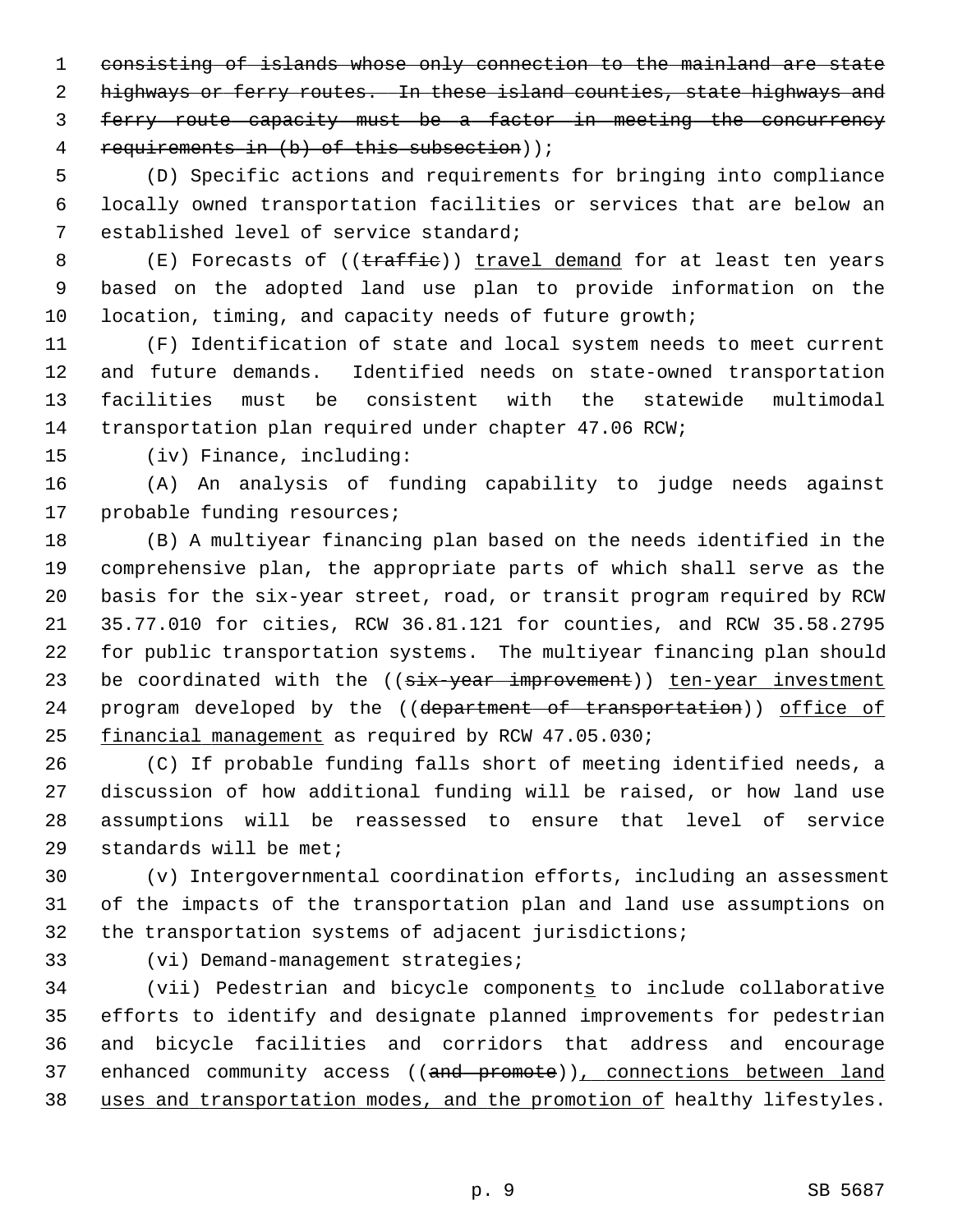1 (b)(i) After adoption of the comprehensive plan by jurisdictions 2 required to plan or who choose to plan under RCW 36.70A.040, local 3 jurisdictions must adopt and enforce ordinances which prohibit 4 development approval if the development causes the level of service on 5 a locally owned transportation facility to decline below the standards 6 adopted in the transportation element of the comprehensive plan, unless 7 transportation improvements or strategies to accommodate the impacts of 8 development are made concurrent with the development. These strategies 9 may include increased public transportation service, ride sharing 10 programs, demand management, and other transportation systems 11 management strategies. Ordinances adopted under this subsection 12 (6)(b)(i) must consider multimodal improvements or strategies.

13 (ii) For the purposes of this subsection  $(6)_L$  "concurrent with the 14 development" ((shall mean)) means that improvements or strategies are 15 in place at the time of development, or that a financial commitment is 16 in place to complete the improvements or strategies within six years.

 (iii) The concurrency requirements of this subsection (6)(b) do not apply to transportation facilities and services of statewide significance except for counties consisting of islands whose only connection to the mainland are state highways or ferry routes. In these island counties, state highway and ferry route capacity must be a factor in meeting the concurrency requirements of this subsection 23 (6)(b).

24 (c) The transportation element described in this subsection (6), 25 and the six-year plans required by RCW 35.77.010 for cities, RCW 26 36.81.121 for counties, and RCW 35.58.2795 for public transportation 27 systems, and the ten-year investment program required by RCW 47.05.030 28 for the state, must be consistent.

29 (7) An economic development element establishing local goals, 30 policies, objectives, and provisions for economic growth and vitality 31 and a high quality of life. The element shall include: (a) A summary 32 of the local economy such as population, employment, payroll, sectors, 33 businesses, sales, and other information as appropriate; (b) a summary 34 of the strengths and weaknesses of the local economy defined as the 35 commercial and industrial sectors and supporting factors such as land 36 use, transportation, utilities, education, workforce, housing, and 37 natural/cultural resources; and (c) an identification of policies, 38 programs, and projects to foster economic growth and development and to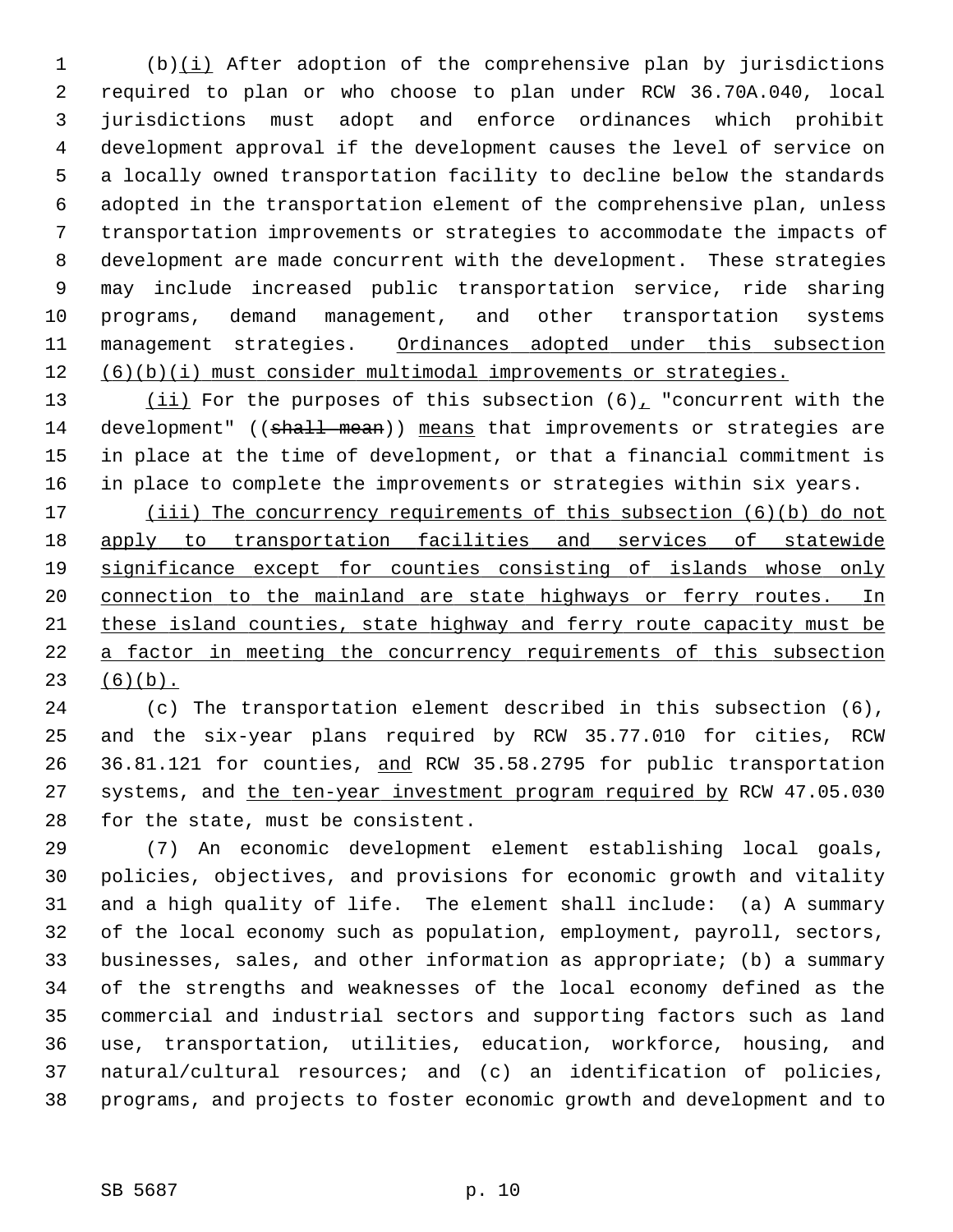1 address future needs. A city that has chosen to be a residential 2 community is exempt from the economic development element requirement 3 of this subsection.

 4 (8) A park and recreation element that implements, and is 5 consistent with, the capital facilities plan element as it relates to 6 park and recreation facilities. The element shall include: (a) 7 Estimates of park and recreation demand for at least a ten-year period; 8 (b) an evaluation of facilities and service needs; and (c) an 9 evaluation of intergovernmental coordination opportunities to provide 10 regional approaches for meeting park and recreational demand.

11 (9) It is the intent that new or amended elements required after 12 January 1, 2002, be adopted concurrent with the scheduled update 13 provided in RCW 36.70A.130. Requirements to incorporate any such new 14 or amended elements shall be null and void until funds sufficient to 15 cover applicable local government costs are appropriated and 16 distributed by the state at least two years before local government 17 must update comprehensive plans as required in RCW 36.70A.130.

18 **Sec. 3.** RCW 36.70A.100 and 1990 1st ex.s. c 17 s 10 are each 19 amended to read as follows:

20 The comprehensive plan of each county or city ((that is)) adopted 21 pursuant to RCW 36.70A.040 shall be:

22 (1) Coordinated with, and consistent with, the comprehensive plans 23 adopted pursuant to RCW 36.70A.040 of other counties or cities with 24 which the county or city has, in part, common borders or related 25 regional issues; and

26 (2) Consistent with the regional transportation plans required 27 under RCW 47.80.030 for the region within which the county or city is 28 located.

29 **Sec. 4.** RCW 36.70A.108 and 2005 c 328 s 1 are each amended to read 30 as follows:

31 (1) The transportation element required by RCW 36.70A.070 may 32 include, in addition to improvements or strategies to accommodate the 33 impacts of development authorized under RCW 36.70A.070(6)(b), 34 multimodal transportation improvements or strategies that are made 35 concurrent with the development. These transportation improvements or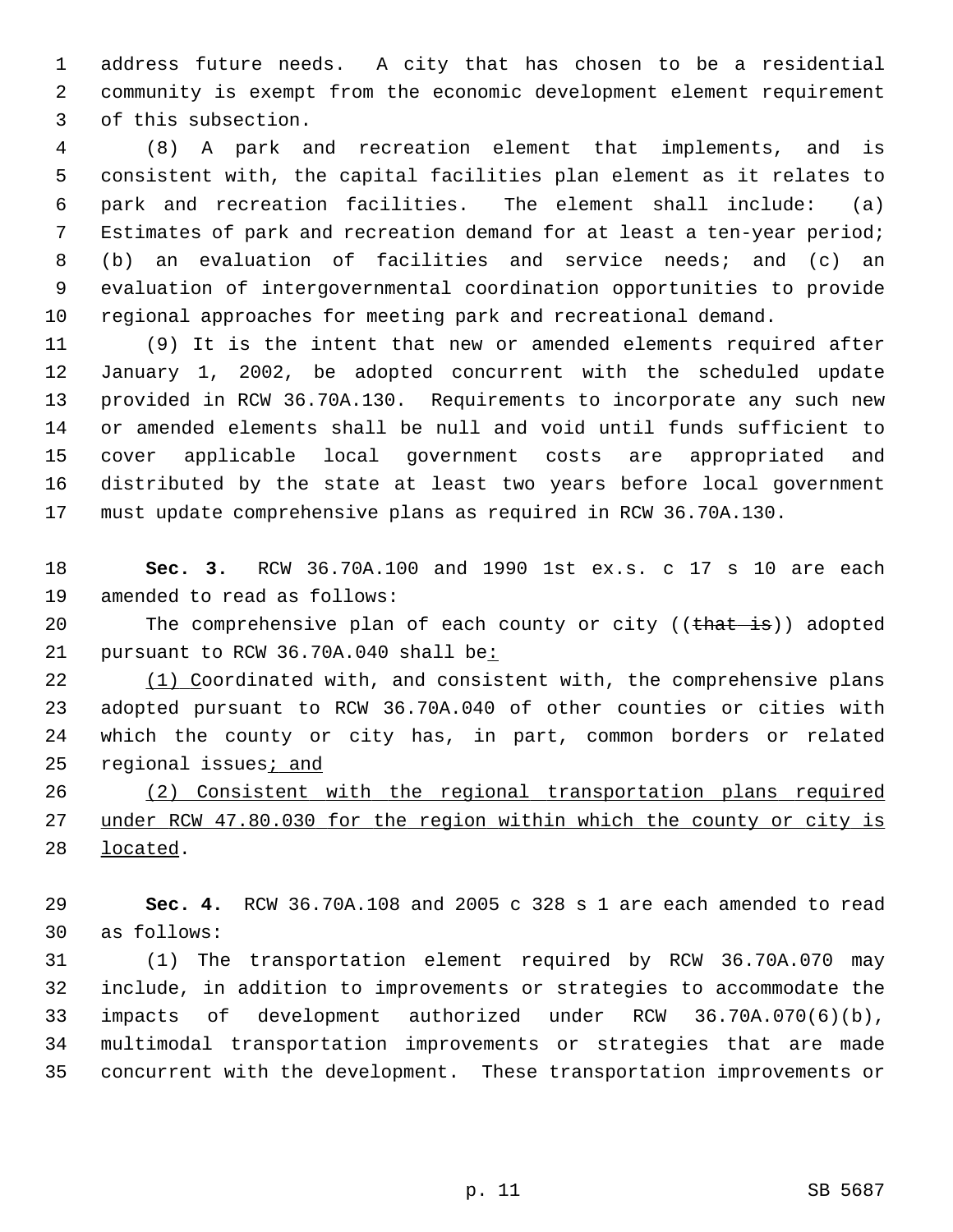1 strategies may include, but are not limited to, measures implementing 2 or evaluating:

 3 (a) Multiple modes of transportation with peak and nonpeak hour 4 capacity performance standards for locally owned transportation 5 facilities; ((and))

 6 (b) Modal performance standards meeting the peak and nonpeak hour 7 capacity performance standards; and

 8 (c) Transit oriented development or other compact development 9 strategies. For purposes of this subsection (1)(c) the following 10 definitions apply:

 (i) "Compact development" means an area designated for mixed-use, higher density development patterns that encourage walking, bicycling, and plans for a multimodal network that may include transit services and facilities; and

 (ii) "Transit oriented development" means a type of compact 16 development that provides compact, walkable communities with densities that support transit service and have convenient access to transit systems with frequent peak travel period service.

19 (2) Nothing in this section or RCW 36.70A.070(6)(b) shall be 20 construed as prohibiting a county or city planning under RCW 36.70A.040 21 from exercising existing authority to develop multimodal improvements 22 or strategies to satisfy the concurrency requirements of this chapter.

23 (3) Nothing in this section is intended to affect or otherwise 24 modify the authority of jurisdictions planning under RCW 36.70A.040.

25 **Sec. 5.** RCW 36.70A.190 and 1991 sp.s. c 32 s 3 are each amended to 26 read as follows:

27 (1) The department shall establish a program of technical and 28 financial assistance and incentives to counties and cities to encourage 29 and facilitate the adoption and implementation of comprehensive plans 30 and development regulations throughout the state.

31 (2) The department shall develop a priority list and establish 32 funding levels for planning and technical assistance grants both for 33 counties and cities that plan under RCW 36.70A.040. Priority for 34 assistance shall be based on a county's or city's population growth 35 rates, commercial and industrial development rates, the existence and 36 quality of a comprehensive plan and development regulations, and other 37 relevant factors.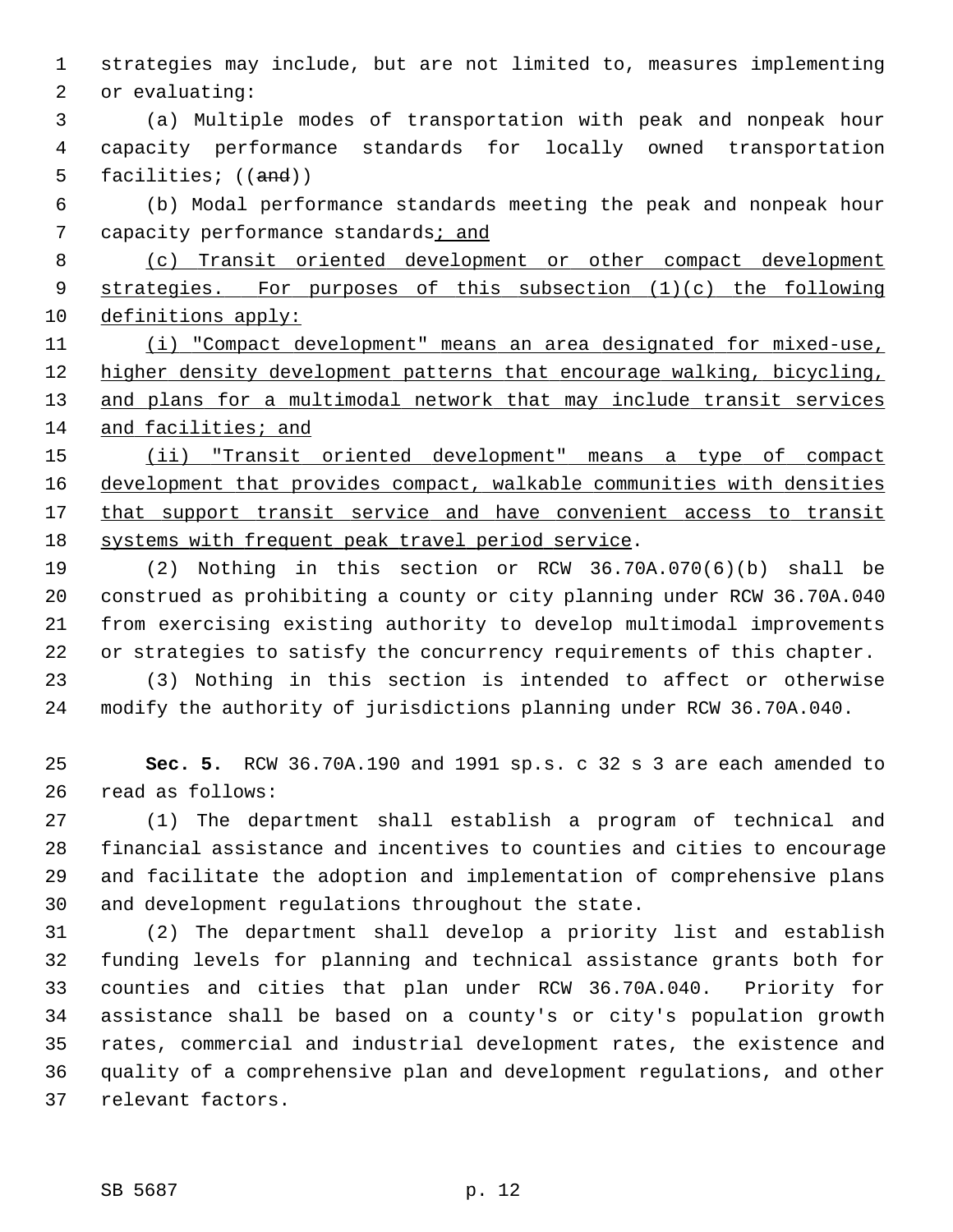1 (3) The department shall develop and administer a grant program to 2 provide direct financial assistance to counties and cities for the 3 preparation of comprehensive plans under this chapter. The department 4 may establish provisions for county and city matching funds to conduct 5 activities under this subsection. Grants may be expended for any 6 purpose directly related to the preparation of a county or city 7 comprehensive plan as the county or city and the department may agree, 8 including, without limitation, the conducting of surveys, inventories 9 and other data gathering and management activities, the retention of 10 planning consultants, contracts with regional councils for planning and 11 related services, and other related purposes.

12 (4) The department shall establish a program of technical 13 assistance:

14 (a)(i) Utilizing department staff, the staff of other state 15 agencies, and the technical resources of counties and cities to help in 16 the development of comprehensive plans required under this chapter. 17 The technical assistance may include, but not be limited to, model land 18 use ordinances, regional education and training programs, and 19 information for local and regional inventories. The technical 20 assistance shall include guidance that may be used by counties and 21 cities for developing and implementing: (A) Multimodal transportation 22 concurrency improvements and strategies; and (B) programs that 23 encourage, through developer incentives and other means, compact 24 development in urban growth areas.

25 (ii) Technical assistance required by  $(a)(i)(A)$  of this subsection shall be developed by the department in cooperation with the department of transportation, regional transportation planning organizations authorized under chapter 47.80 RCW, regional transit authorities and agencies, and local transportation entities.

 (iii) Technical assistance required by (a)(i)(B) of this subsection shall be developed by the department in cooperation with other state agencies with relevant expertise, and may include an examination of employed local government incentives, an assessment of applicable advantages and disadvantages, and the development of model incentive language; and

36 (b) Adopting by rule procedural criteria to assist counties and 37 cities in adopting comprehensive plans and development regulations that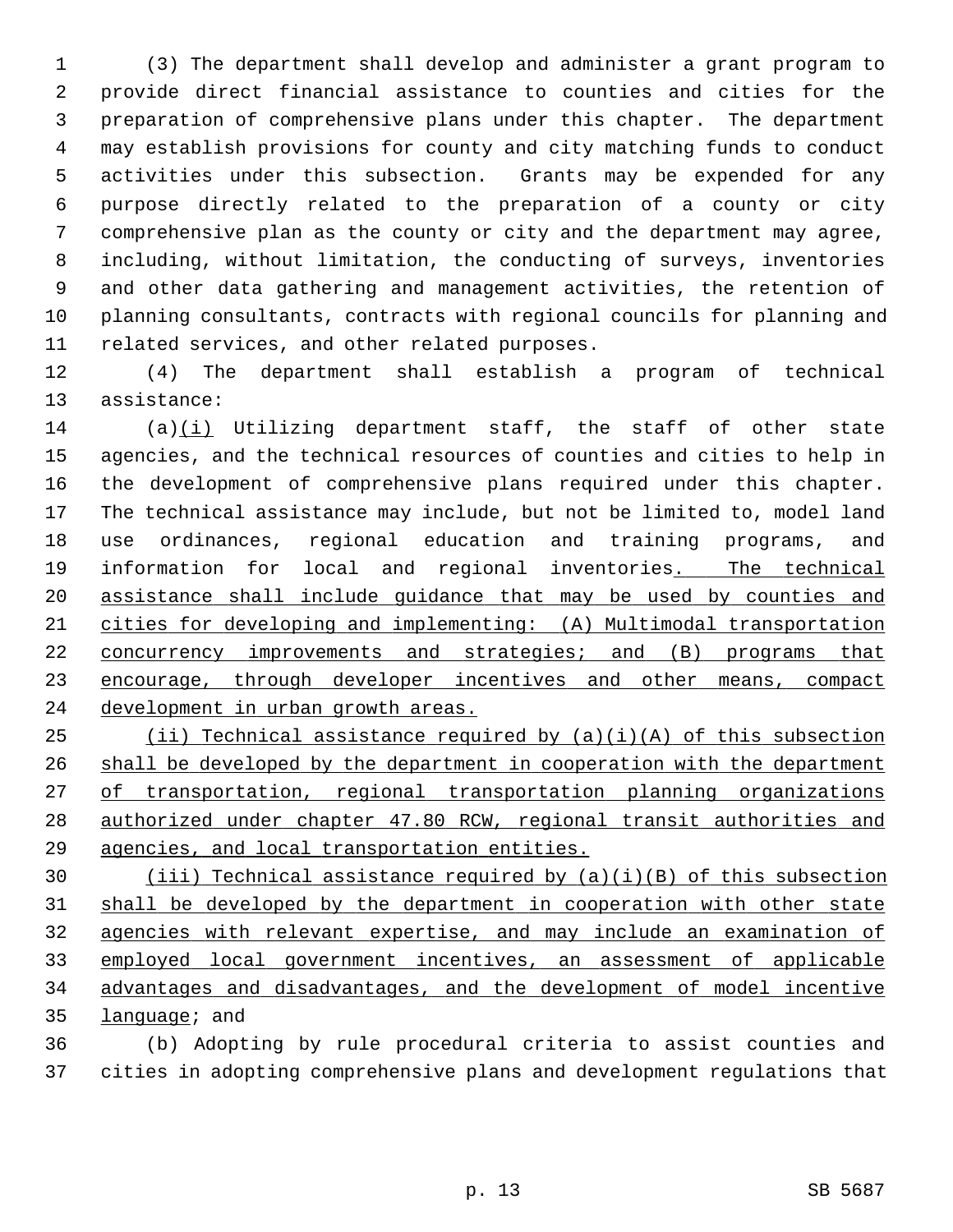1 meet the goals and requirements of this chapter. These criteria shall 2 reflect regional and local variations and the diversity that exists 3 among different counties and cities that plan under this chapter.

 4 (5) The department shall provide mediation services to resolve 5 disputes between counties and cities regarding, among other things, 6 coordination of regional issues and designation of urban growth areas.

 7 (6) The department shall provide planning grants to enhance citizen 8 participation under RCW 36.70A.140.

 9 **Sec. 6.** RCW 36.70A.210 and 1998 c 171 s 4 are each amended to read 10 as follows:

11 (1) The legislature recognizes that counties are regional 12 governments within their boundaries, and cities are primary providers 13 of urban governmental services within urban growth areas. For the 14 purposes of this section, a "county-wide planning policy" is a written 15 policy statement or statements used solely for establishing a county-16 wide framework from which county and city comprehensive plans are 17 developed and adopted pursuant to this chapter. This framework shall 18 ensure that city and county comprehensive plans are consistent as 19 required in RCW 36.70A.100. Nothing in this section shall be construed 20 to alter the land-use powers of cities.

21 (2) The legislative authority of a county that plans under RCW 22 36.70A.040 shall adopt a county-wide planning policy in cooperation 23 with the cities located in whole or in part within the county as 24 follows:

25 (a) No later than sixty calendar days from July 16, 1991, the 26 legislative authority of each county that as of June 1, 1991, was 27 required or chose to plan under RCW 36.70A.040 shall convene a meeting 28 with representatives of each city located within the county for the 29 purpose of establishing a collaborative process that will provide a 30 framework for the adoption of a county-wide planning policy. In other 31 counties that are required or choose to plan under RCW 36.70A.040, this 32 meeting shall be convened no later than sixty days after the date the 33 county adopts its resolution of intention or was certified by the 34 office of financial management.

35 (b) The process and framework for adoption of a county-wide 36 planning policy specified in (a) of this subsection shall determine the 37 manner in which the county and the cities agree to all procedures and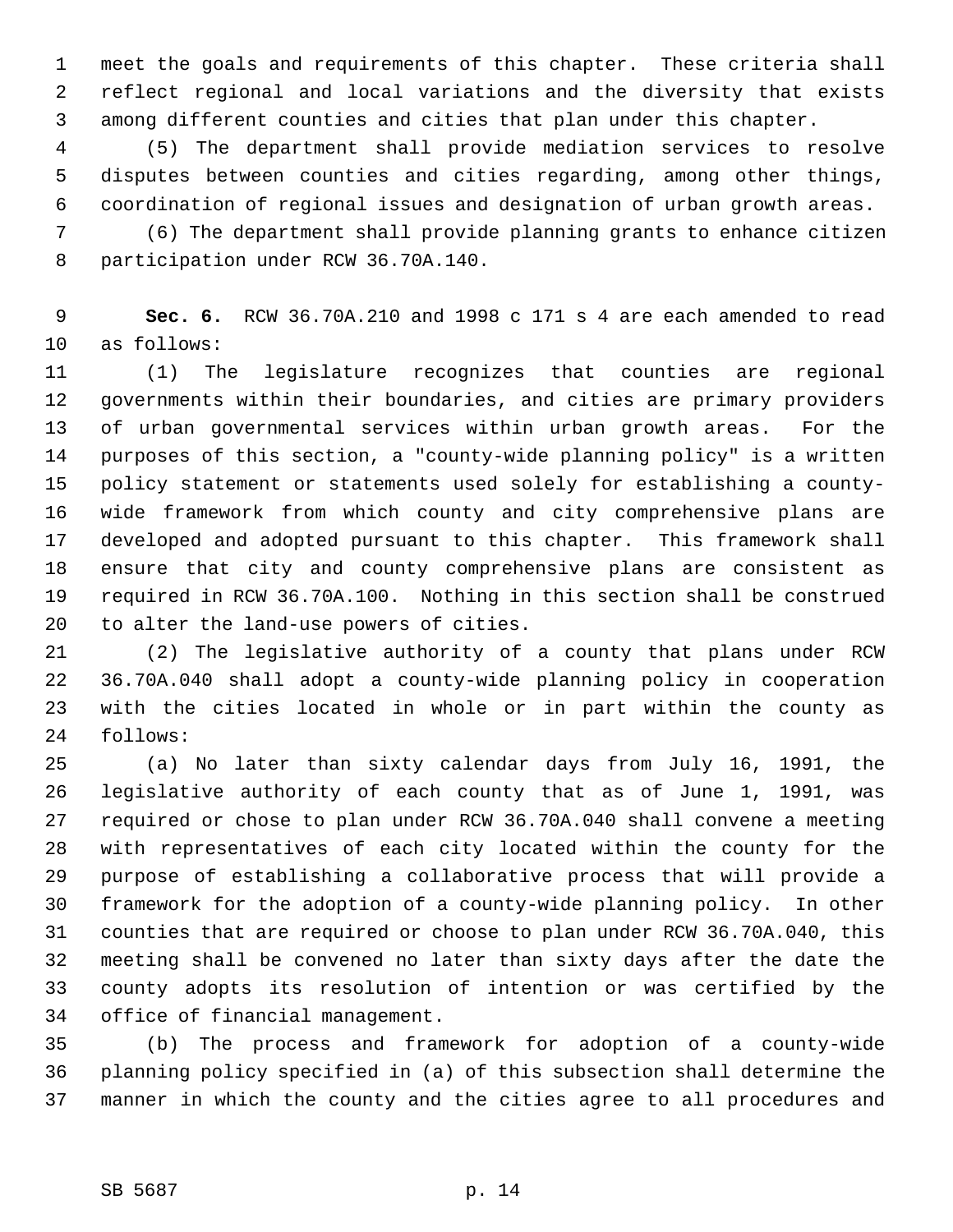1 provisions including but not limited to desired planning policies, 2 deadlines, ratification of final agreements and demonstration thereof, 3 and financing, if any, of all activities associated therewith.

 4 (c) If a county fails for any reason to convene a meeting with 5 representatives of cities as required in (a) of this subsection, the 6 governor may immediately impose any appropriate sanction or sanctions 7 on the county from those specified under RCW 36.70A.340.

 8 (d) If there is no agreement by October 1, 1991, in a county that 9 was required or chose to plan under RCW 36.70A.040 as of June 1, 1991, 10 or if there is no agreement within one hundred twenty days of the date 11 the county adopted its resolution of intention or was certified by the 12 office of financial management in any other county that is required or 13 chooses to plan under RCW 36.70A.040, the governor shall first inquire 14 of the jurisdictions as to the reason or reasons for failure to reach 15 an agreement. If the governor deems it appropriate, the governor may 16 immediately request the assistance of the department of community, 17 trade, and economic development to mediate any disputes that preclude 18 agreement. If mediation is unsuccessful in resolving all disputes that 19 will lead to agreement, the governor may impose appropriate sanctions 20 from those specified under RCW 36.70A.340 on the county, city, or 21 cities for failure to reach an agreement as provided in this section. 22 The governor shall specify the reason or reasons for the imposition of 23 any sanction.

24 (e) No later than July 1, 1992, the legislative authority of each 25 county that was required or chose to plan under RCW 36.70A.040 as of 26 June 1, 1991, or no later than fourteen months after the date the 27 county adopted its resolution of intention or was certified by the 28 office of financial management the county legislative authority of any 29 other county that is required or chooses to plan under RCW 36.70A.040, 30 shall adopt a county-wide planning policy according to the process 31 provided under this section and that is consistent with the agreement 32 pursuant to (b) of this subsection, and after holding a public hearing 33 or hearings on the proposed county-wide planning policy.

34 (3) A county-wide planning policy shall at a minimum, address the 35 following:

36 (a) Policies to implement RCW 36.70A.110;

37 (b) Policies for promotion of contiguous and orderly development 38 and provision of urban services to such development;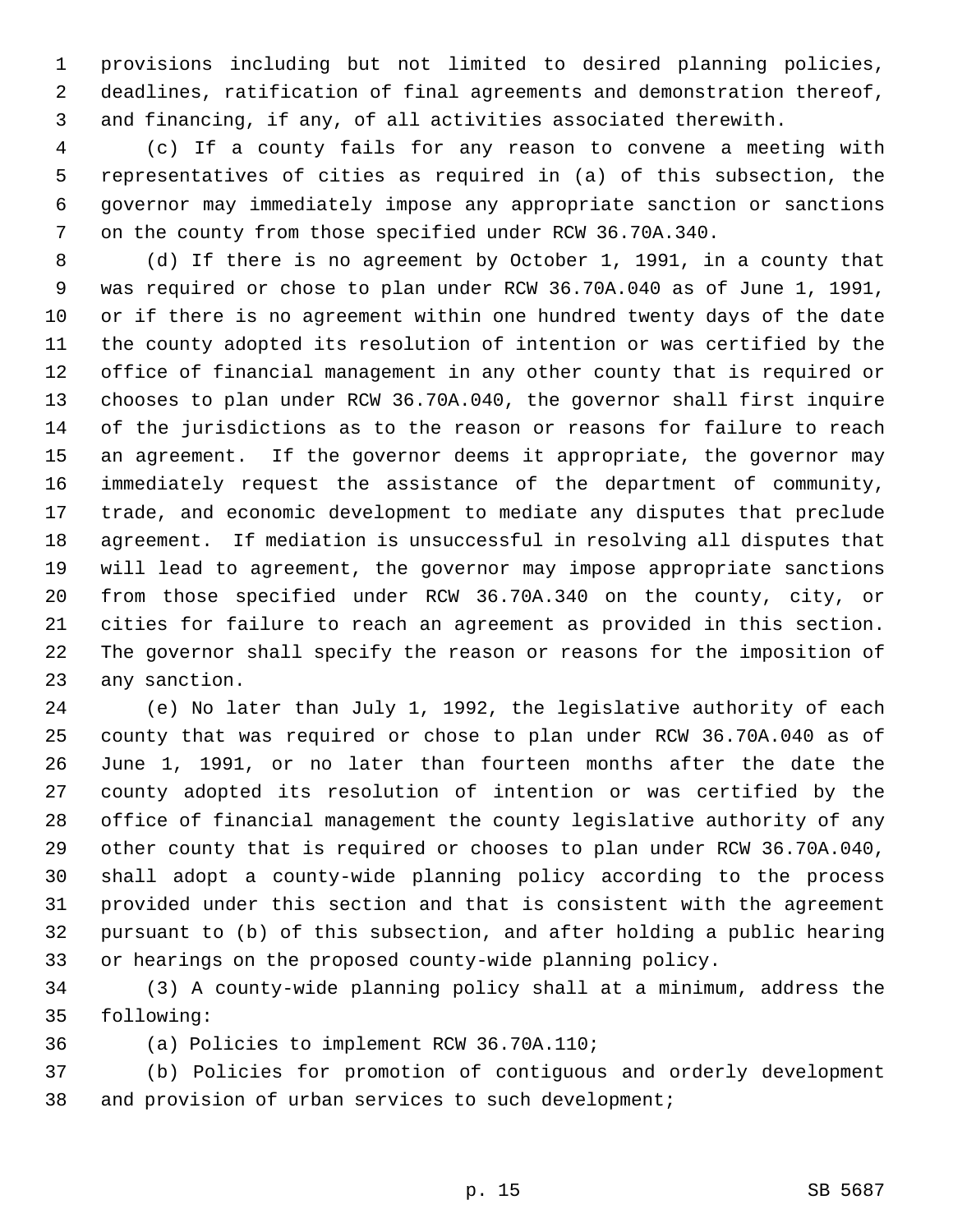1 (c) Policies for siting public capital facilities of a county-wide 2 or statewide nature, including transportation facilities of statewide 3 significance as defined in RCW 47.06.140;

 4 (d) Policies for county-wide transportation facilities and 5 strategies;

 6 (e) Policies that consider the need for affordable housing, such as 7 housing for all economic segments of the population and parameters for 8 its distribution;

 9 (f) Policies for joint county and city planning within urban growth 10 areas;

11 (g) Policies for county-wide economic development and employment; 12 ((and))

13 (h) Policies for reducing greenhouse gas emissions that, at a 14 minimum, support and achieve: (i) State emission reduction 15 requirements adopted under RCW 70.235.020; (ii) per capita vehicle 16 miles traveled reductions in accordance with RCW 47.01.440; and (iii) 17 applicable federal emission reduction requirements;

18 (i) Policies for reducing dependence on foreign oil; and

19 (j) An analysis of the fiscal impact.

20 (4) Federal agencies and Indian tribes may participate in and 21 cooperate with the county-wide planning policy adoption process. 22 Adopted county-wide planning policies shall be adhered to by state 23 agencies.

24 (5) Failure to adopt a county-wide planning policy that meets the 25 requirements of this section may result in the imposition of a sanction 26 or sanctions on a county or city within the county, as specified in RCW 27 36.70A.340. In imposing a sanction or sanctions, the governor shall 28 specify the reasons for failure to adopt a county-wide planning policy 29 in order that any imposed sanction or sanctions are fairly and 30 equitably related to the failure to adopt a county-wide planning 31 policy.

32 (6) Cities and the governor may appeal an adopted county-wide 33 planning policy to the growth management hearings board within sixty 34 days of the adoption of the county-wide planning policy.

35 (7) Multicounty planning policies shall be adopted by two or more 36 counties, each with a population of four hundred fifty thousand or 37 more, with contiguous urban areas and may be adopted by other counties,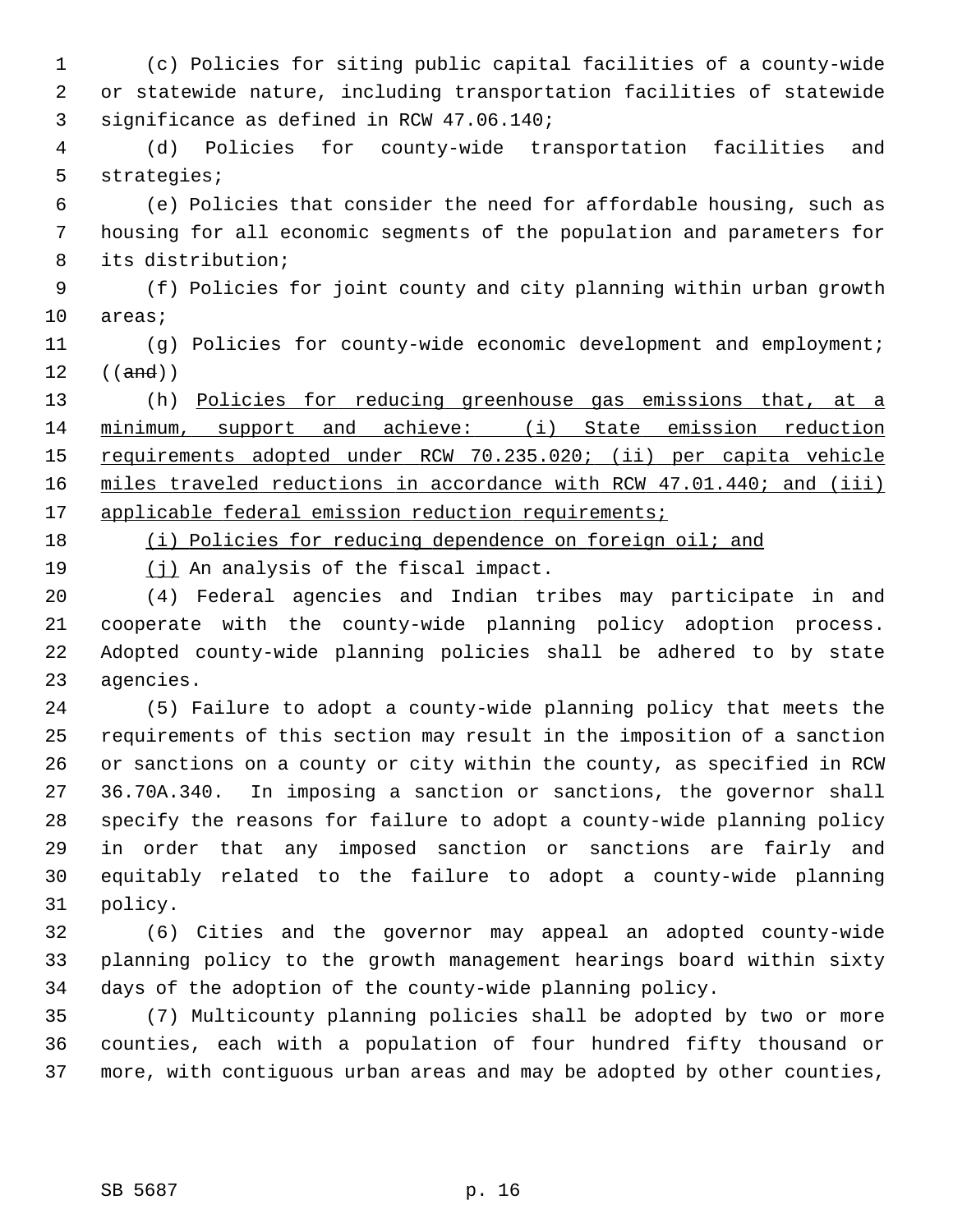1 according to the process established under this section or other 2 processes agreed to among the counties and cities within the affected 3 counties throughout the multicounty region.

 4 **Sec. 7.** RCW 36.70A.490 and 1995 c 347 s 115 are each amended to 5 read as follows:

 6 The growth management planning and environmental review fund is 7 hereby established in the state treasury. Moneys may be placed in the 8 fund from the proceeds of bond sales, tax revenues, budget transfers, 9 federal appropriations, gifts, or any other lawful source. Moneys in 10 the fund may be spent only after appropriation. Moneys in the fund 11 shall be used to make grants and loans to local governments for the 12 purposes set forth in RCW 43.21C.240, 43.21C.031, or 36.70A.500.

13 **Sec. 8.** RCW 36.70A.500 and 1997 c 429 s 28 are each amended to 14 read as follows:

15 (1) The department ((of community, trade, and economic 16 development)) shall provide management services for the fund created by 17 RCW 36.70A.490. The department shall establish procedures for fund 18 management. The department shall encourage participation in the 19 ((grant)) program by other public agencies. The department shall 20 develop  $(\theta)$  grant and loan criteria, monitor the  $(\theta)$  program, 21 and select ((grant)) recipients in consultation with state agencies 22 participating in the ((grant)) program through the provision of 23 ((grant)) funds or technical assistance.

24 (2) A grant or loan may be awarded to a county or city that is 25 required to or has chosen to plan under RCW 36.70A.040 and that is 26 qualified pursuant to this section. The grant or loan shall be 27 provided to assist a county or city in paying for the cost of preparing 28 an environmental analysis under chapter 43.21C RCW, that is integrated 29 with a comprehensive plan, subarea plan, plan element, county-wide 30 planning policy, development regulation, monitoring program, or other 31 planning activity adopted under or implementing this chapter that:

32 (a) Improves the process for project permit review while 33 maintaining environmental quality; or

34 (b) Encourages use of plans and information developed for purposes 35 of complying with this chapter to satisfy requirements of other state 36 programs.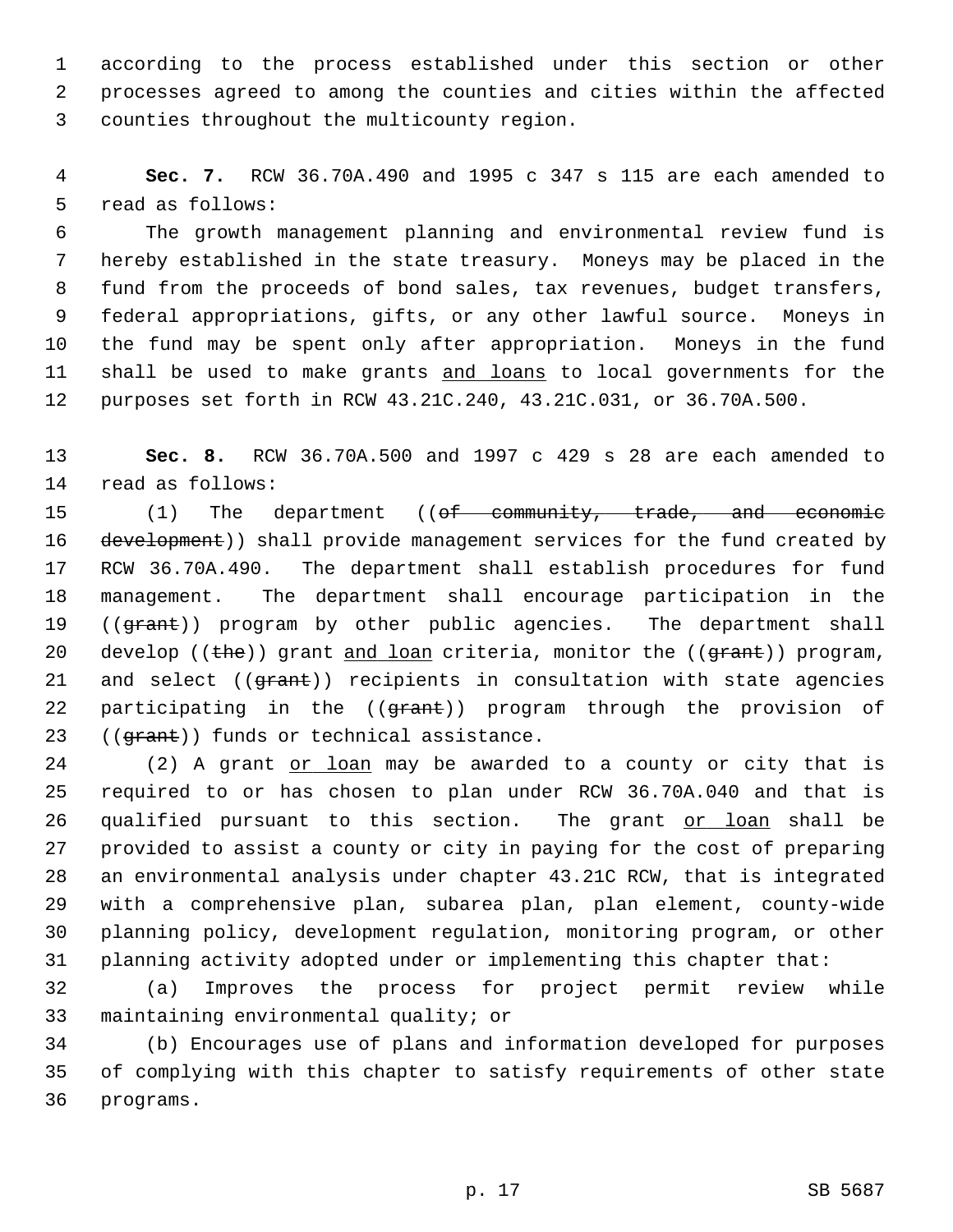1 (3) In order to qualify for a grant or loan, a county or city 2 shall:

 3 (a) Demonstrate that it will prepare an environmental analysis 4 pursuant to chapter 43.21C RCW and subsection (2) of this section that 5 is integrated with a comprehensive plan, subarea plan, plan element, 6 county-wide planning policy, development regulations, monitoring 7 program, or other planning activity adopted under or implementing this 8 chapter;

 9 (b) Address environmental impacts and consequences, alternatives, 10 and mitigation measures in sufficient detail to allow the analysis to 11 be adopted in whole or in part by applicants for development permits 12 within the geographic area analyzed in the plan;

13 (c) Demonstrate that procedures for review of development permit 14 applications will be based on the integrated plans and environmental 15 analysis;

16 (d) Include mechanisms to monitor the consequences of growth as it 17 occurs in the plan area and to use the resulting data to update the 18 plan, policy, or implementing mechanisms and associated environmental 19 analysis;

20 (e) Demonstrate substantial progress towards compliance with the 21 requirements of this chapter. A county or city that is more than six 22 months out of compliance with a requirement of this chapter is deemed 23 not to be making substantial progress towards compliance; and

24 (f) Provide local funding, which may include financial 25 participation by the private sector.

26 (4) In awarding grants and loans, the department shall give 27 preference to proposals that include one or more of the following 28 elements:

29 (a) Furtherance of greenhouse gas emissions reduction requirements;

30 (b) Financial participation by the private sector, or a 31 public/private partnering approach;

 $32$  (( $\left(\frac{b}{b}\right)$ ) (c) Identification and monitoring of system capacities for 33 elements of the built environment, and to the extent appropriate, of 34 the natural environment;

35  $((\langle e \rangle)(d)$  Coordination with state, federal, and tribal 36 governments in project review;

37  $((\{d\})\)$  (e) Furtherance of important state objectives related to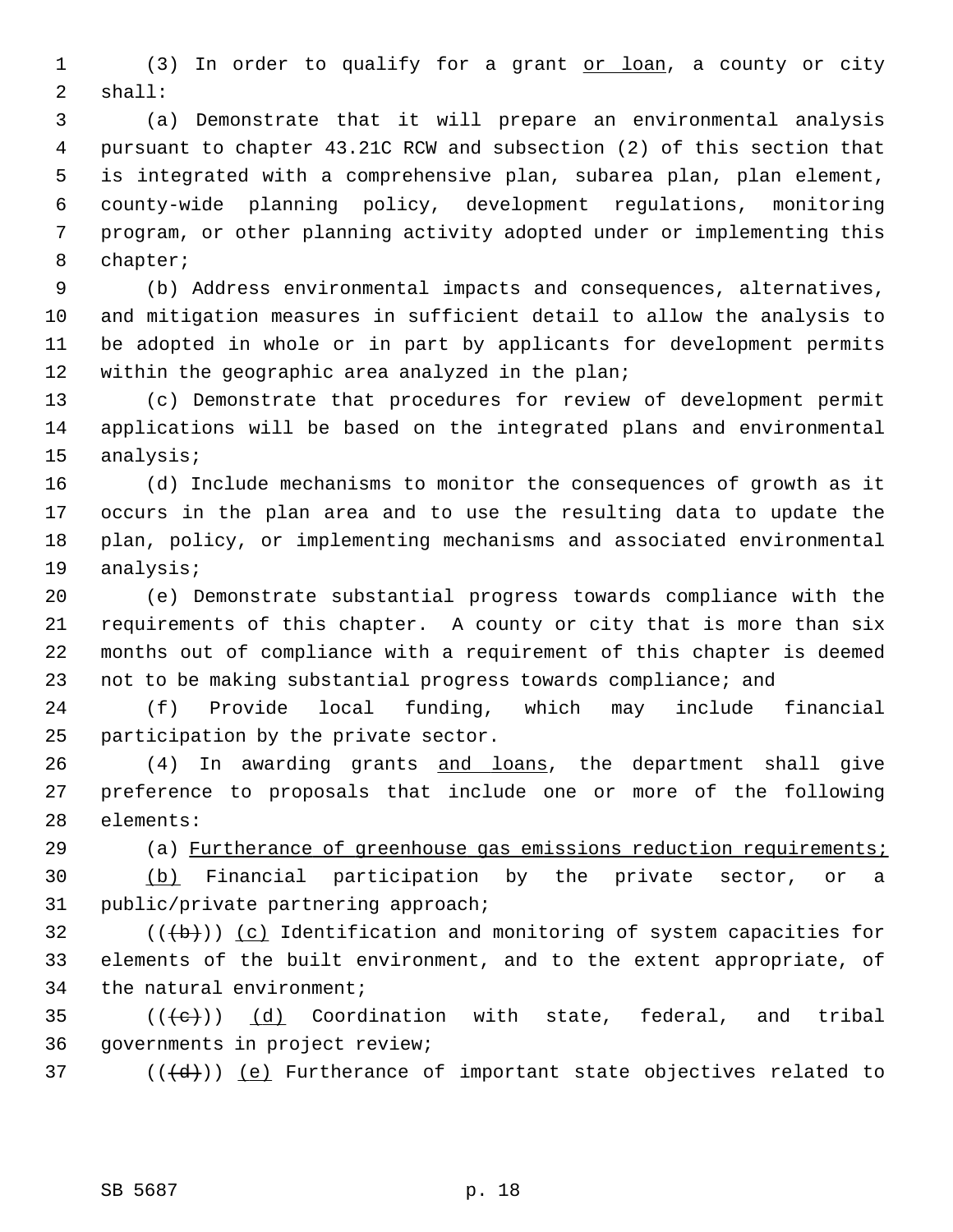1 economic development, protection of areas of statewide significance, 2 and siting of essential public facilities;

 $3$  (( $\left(\frac{1}{e}\right)$ ) (f) Programs to improve the efficiency and effectiveness of 4 the permitting process by greater reliance on integrated plans and 5 prospective environmental analysis;

6 ( $(\{\text{f}\})$ ) (g) Programs for effective citizen and neighborhood 7 involvement that contribute to greater likelihood that planning 8 decisions can be implemented with community support; and

9  $((\overline{q}))$  (h) Programs to identify environmental impacts and 10 establish mitigation measures that provide effective means to satisfy 11 concurrency requirements and establish project consistency with the 12 plans.

13 (5) If the local funding includes funding provided by other state 14 functional planning programs, including open space planning and 15 watershed or basin planning, the functional plan shall be integrated 16 into and be consistent with the comprehensive plan.

17 (6) State agencies shall work with grant and loan recipients to 18 facilitate state and local project review processes that will implement 19 the projects receiving ((grants)) financial assistance under this 20 section.

21 NEW SECTION. **Sec. 9.** A new section is added to chapter 36.70A RCW 22 to read as follows:

23 (1) Except as provided in subsections (6) and (7) of this section, 24 comprehensive plans and development regulations adopted under this 25 chapter must authorize transit oriented development within one-half 26 mile of a major transit station. The allowed net density for these 27 transit oriented development areas must be fifty dwelling units per 28 acre. The adopted plans and regulations also must:

29 (a) Include standards for streets, sidewalks, and buildings that 30 encourage walking and bicycling, and a process to ensure that these 31 standards are met;

32 (b) Prioritize for safe walking and bicycling connections to 33 proximate major transit stations and transit centers;

34 (c) Provide for a net gain in housing units that are affordable to 35 low and moderate-income households;

36 (d) Require one-for-one replacement of demolished or converted 37 housing units that are affordable to the income level of the displaced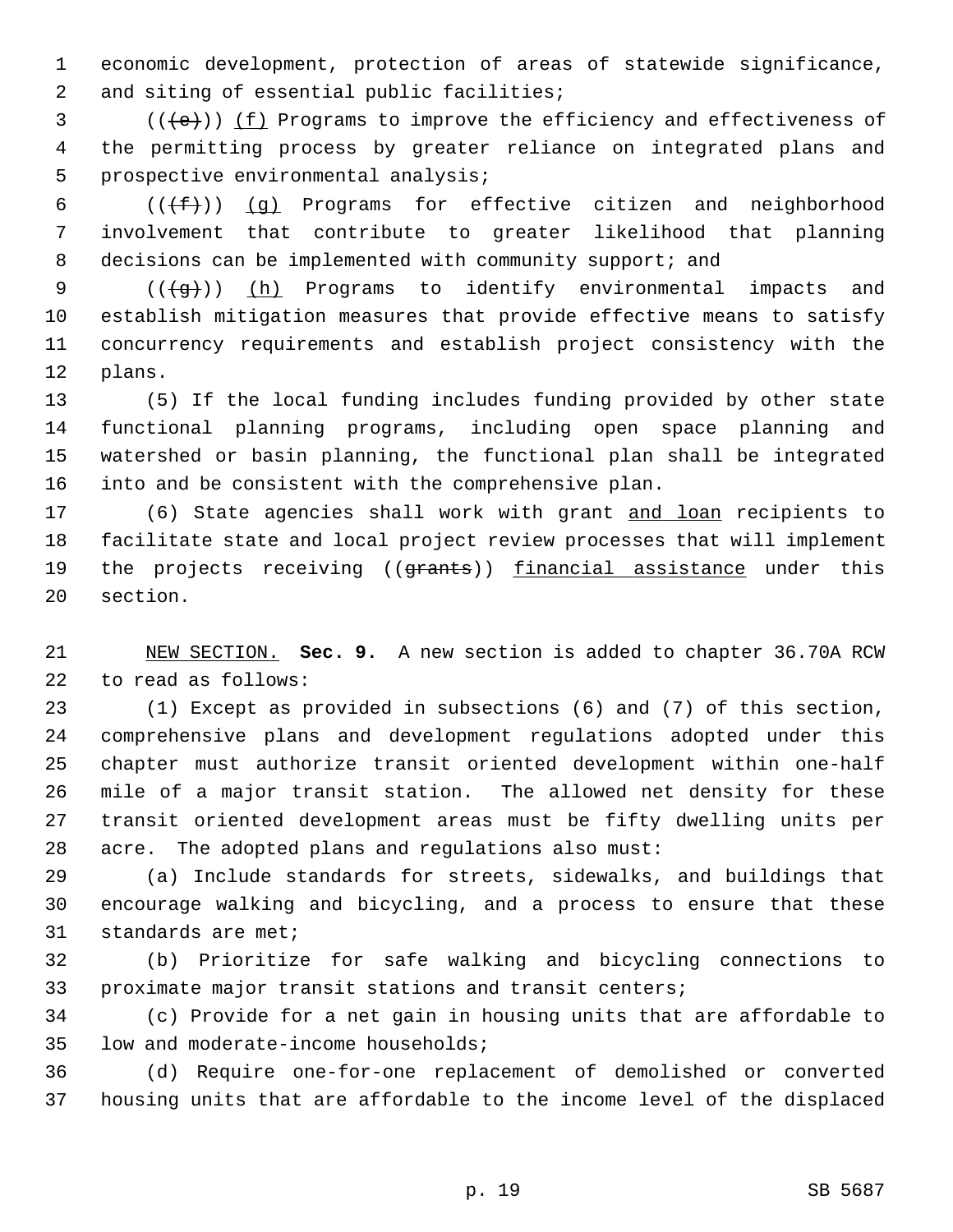1 residents. The replacement units are in addition to other affordable 2 units required by this section. This subsection (1)(d) applies if the 3 following are demolished or converted: (i) Rental housing units that 4 are affordable to households earning sixty percent or less of the 5 adjusted county median income; and (ii) ownership housing that is 6 affordable to households earning eighty percent of the adjusted county 7 median income;

 8 (e) Require that all new housing or mixed-use developments provide 9 housing that is affordable to the income groups in (f) of this 10 subsection and receive density bonuses equal to the number of housing 11 units produced under this subsection (1)(e), or provide for master 12 planned zoning that identifies locations and incentives sufficient to 13 provide housing that is affordable to the income groups in (f) of this 14 subsection. The housing units required by this subsection must be 15 constructed within one-half mile of a major transit station and must be 16 comparable to the associated market rate development. Affordable units 17 required by this subsection (1)(e) must be affordable for a minimum of 18 fifty years, but counties and cities should consider employing tools to 19 permanently maintain affordability;

20 (f) Require that: (i) Twenty-five percent of rental units be 21 affordable to people earning less than eighty percent of the adjusted 22 county median income, with ten percent of the rental units being 23 affordable to people earning less than sixty percent of the adjusted 24 county median income; and (ii) Twenty-five percent of ownership units 25 be affordable to people earning less than one hundred twenty percent of 26 the adjusted county median income, with ten percent of the ownership 27 units being affordable to people earning less than one hundred percent 28 of the adjusted county median income. Affordable units required by 29 this subsection  $(1)(f)$  must be affordable for a minimum of fifty years, 30 but counties and cities should consider employing tools to permanently 31 maintain affordability;

32 (g) Authorize the waiving of minimum parking space requirements for 33 any land use; and

34 (h) Require developers to provide the following to renters earning 35 less than eighty percent of the adjusted median income who will be 36 displaced by development: (i) No fewer than ninety days notice of an 37 order to vacate the affected premises; and (ii) relocation assistance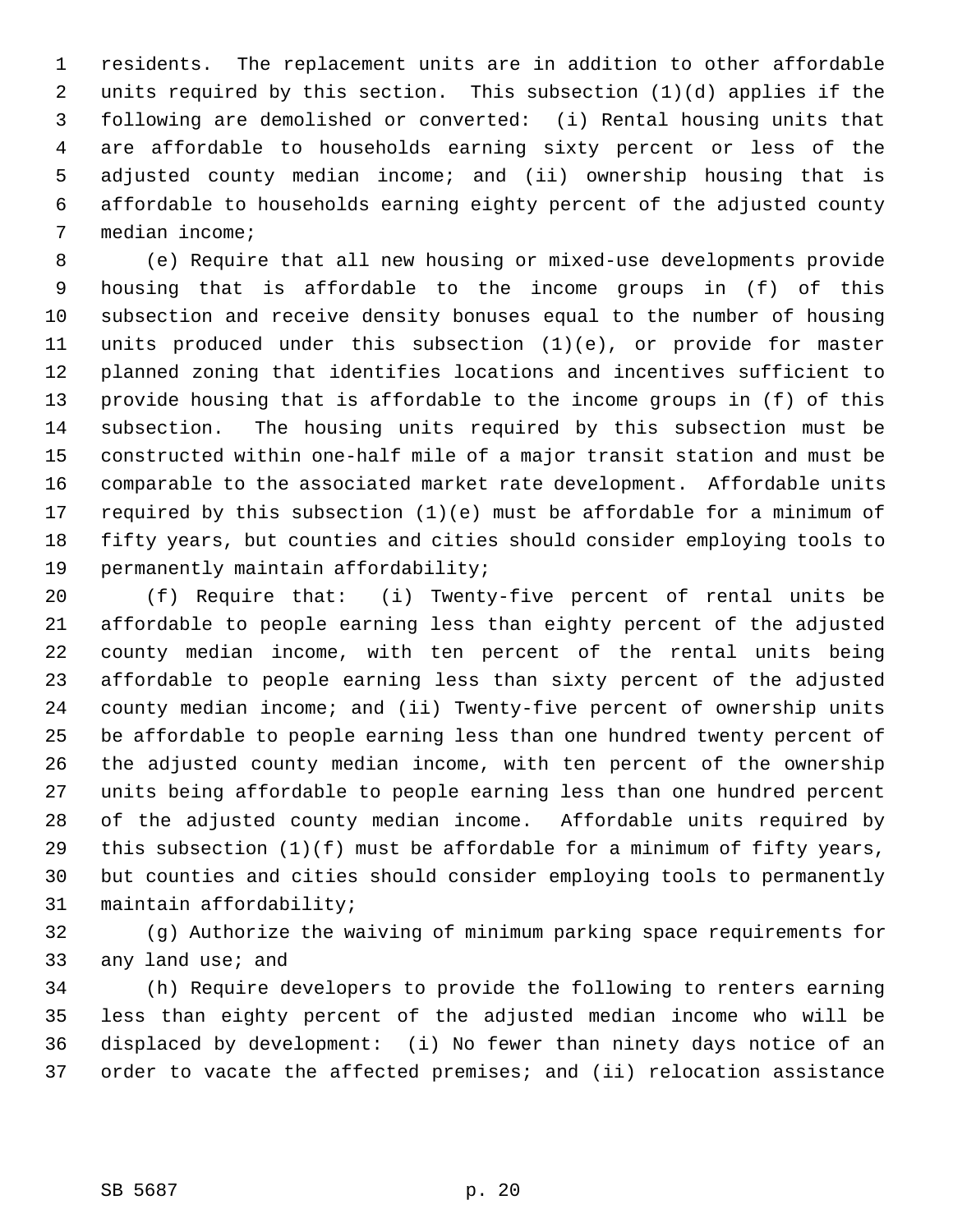1 in an amount determined by the applicable county or city. Relocation 2 assistance provided under this subsection (1)(h)(ii) may not exceed an 3 amount equaling three months rent for an affected tenant.

 4 (2) A major transit station includes any of the following within an 5 urban growth area:

 6 (a) Stations on a high capacity transportation service approved by 7 the voters and funded or expanded under chapter 81.104 RCW. For 8 purposes of this subsection (2), streetcars are not considered a high 9 capacity transportation service;

10 (b) Commuter rail stations;

11 (c) Stops on rail or fixed guideway systems, including transitways, 12 but excluding stops in a streetcar system; and

13 (d) Stations on bus rapid transit routes that operate on designated 14 rights-of-way for sixty-five percent or more of a route.

15 (3) For purposes of this section, "transit oriented development" 16 has the same meaning as defined in RCW 36.70A.108.

17 (4) Density determinations made in accordance with this section 18 must be calculated by dividing the number of allowed dwelling units by 19 the net acreage of the applicable area.

20 (5) Counties and cities must report the number of affordable 21 housing units created in accordance with subsection (1) of this section 22 to the department and the appropriate committees of the legislature by 23 January 1, 2015. Subsequent reports to the department and the 24 legislature must be completed according to the schedule established in 25 RCW 36.70A.130(4).

26 (6) Nothing in this section modifies or otherwise affects planning 27 or regulatory requirements for airports.

28 (7) This section does not apply to lands: (a) Designated for 29 industrial or manufacturing uses in comprehensive plans or zoning 30 regulations; or (b) upon which stadiums that seat twenty-five thousand 31 or more persons are located.

32 **Sec. 10.** RCW 47.80.030 and 2005 c 328 s 2 are each amended to read 33 as follows:

34 (1) Each regional transportation planning organization shall 35 develop in cooperation with the department of transportation, providers 36 of public transportation and high capacity transportation, ports, and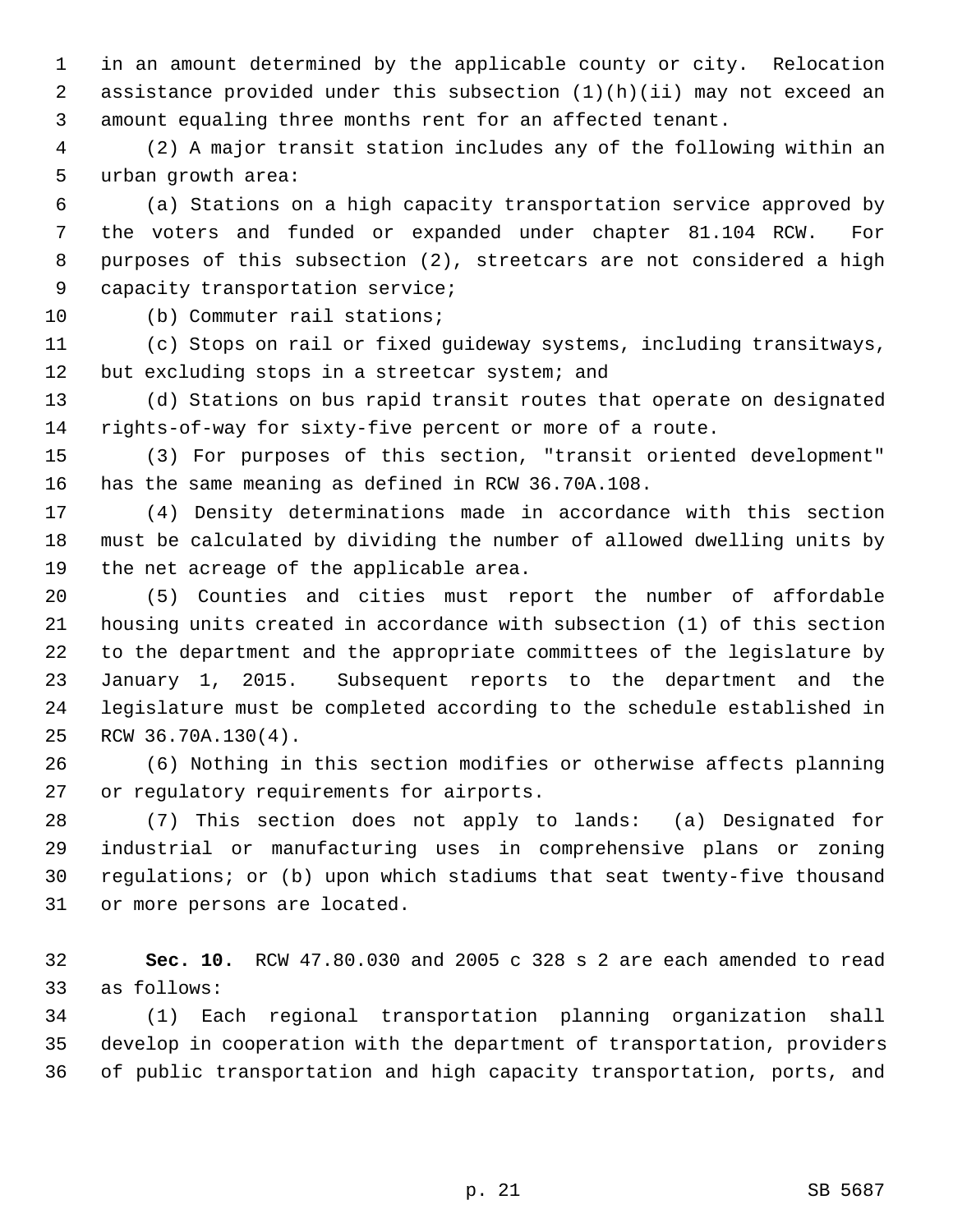1 local governments within the region, adopt, and periodically update a 2 regional transportation plan that:

 3 (a) Is based on a least cost planning methodology that identifies 4 the most cost-effective facilities, services, and programs;

 5 (b) Identifies existing or planned transportation facilities, 6 services, and programs, including but not limited to major roadways 7 including state highways and regional arterials, transit and 8 nonmotorized services and facilities, multimodal and intermodal 9 facilities, marine ports and airports, railroads, and noncapital 10 programs including transportation demand management that should 11 function as an integrated regional transportation system, giving 12 emphasis to those facilities, services, and programs that exhibit one 13 or more of the following characteristics:

14 (i) Crosses member county lines;

15 (ii) Is or will be used by a significant number of people who live 16 or work outside the county in which the facility, service, or project 17 is located;

18 (iii) Significant impacts are expected to be felt in more than one 19 county;

20 (iv) Potentially adverse impacts of the facility, service, program, 21 or project can be better avoided or mitigated through adherence to 22 regional policies;

23 (v) Transportation needs addressed by a project have been 24 identified by the regional transportation planning process and the 25 remedy is deemed to have regional significance; and

26 (vi) Provides for system continuity;

27 (c) Establishes level of service standards for state highways and 28 state ferry routes, with the exception of transportation facilities of 29 statewide significance as defined in RCW 47.06.140. These regionally 30 established level of service standards for state highways and state 31 ferries shall be developed jointly with the department of 32 transportation, to encourage consistency across jurisdictions. In 33 establishing level of service standards for state highways and state 34 ferries, consideration shall be given for the necessary balance between 35 providing for the free interjurisdictional movement of people and goods 36 and the needs of local commuters using state facilities;

37 (d) Includes a financial plan demonstrating how the regional 38 transportation plan can be implemented, indicating resources from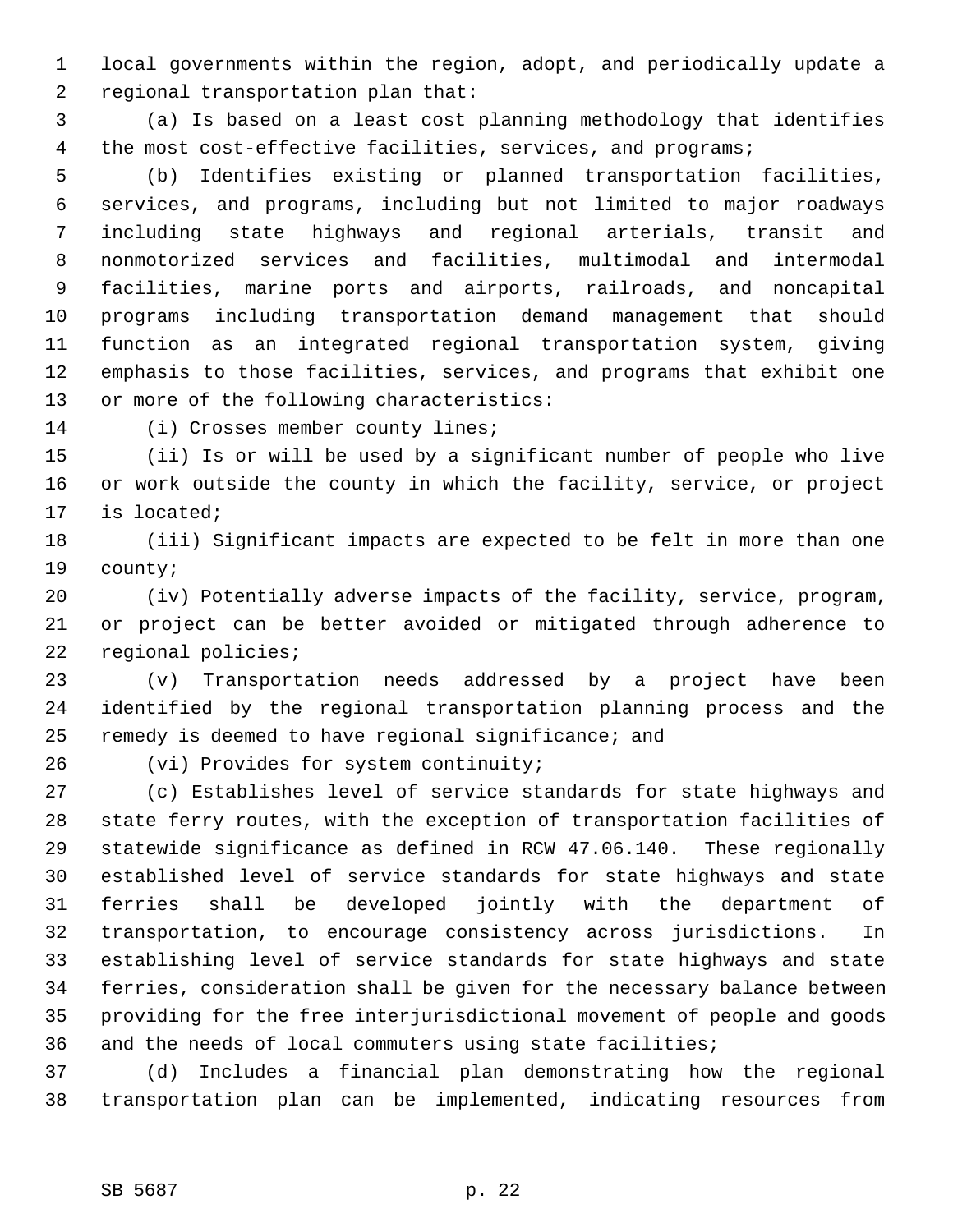1 public and private sources that are reasonably expected to be made 2 available to carry out the plan, and recommending any innovative 3 financing techniques to finance needed facilities, services, and 4 programs;

 5 (e) Assesses regional development patterns, capital investment and 6 other measures necessary to:

 7 (i) Ensure the preservation of the existing regional transportation 8 system, including requirements for operational improvements, 9 resurfacing, restoration, and rehabilitation of existing and future 10 major roadways, as well as operations, maintenance, modernization, and 11 rehabilitation of existing and future transit, railroad systems and 12 corridors, and nonmotorized facilities; and

13 (ii) Make the most efficient use of existing transportation 14 facilities to relieve vehicular congestion and maximize the mobility of 15 people and goods;

16 (f) Sets forth a proposed regional transportation approach, 17 including capital investments, service improvements, programs, and 18 transportation demand management measures to guide the development of 19 the integrated, multimodal regional transportation system. For 20 regional growth centers, the approach must address transportation 21 concurrency strategies required under RCW 36.70A.070 and include a 22 measurement of vehicle level of service for off-peak periods and total 23 multimodal capacity for peak periods; and

24 (g) Where appropriate, sets forth the relationship of high capacity 25 transportation providers and other public transit providers with regard 26 to responsibility for, and the coordination between, services and 27 facilities.

28 (2) Regional transportation planning organizations encompassing: (a) One county planning under RCW 36.70A.040 with one hundred thousand or more residents; or (b) two or more counties planning under RCW 36.70A.040, one of which has one hundred thousand or more residents, must ensure that the regional transportation plan for those counties implements the goals to reduce annual per capita vehicle miles traveled adopted under RCW 47.01.440.

35 (3) The organization shall review the regional transportation plan 36 biennially for currency and forward the adopted plan along with 37 documentation of the biennial review to the state department of 38 transportation. In satisfying the requirements of this subsection, the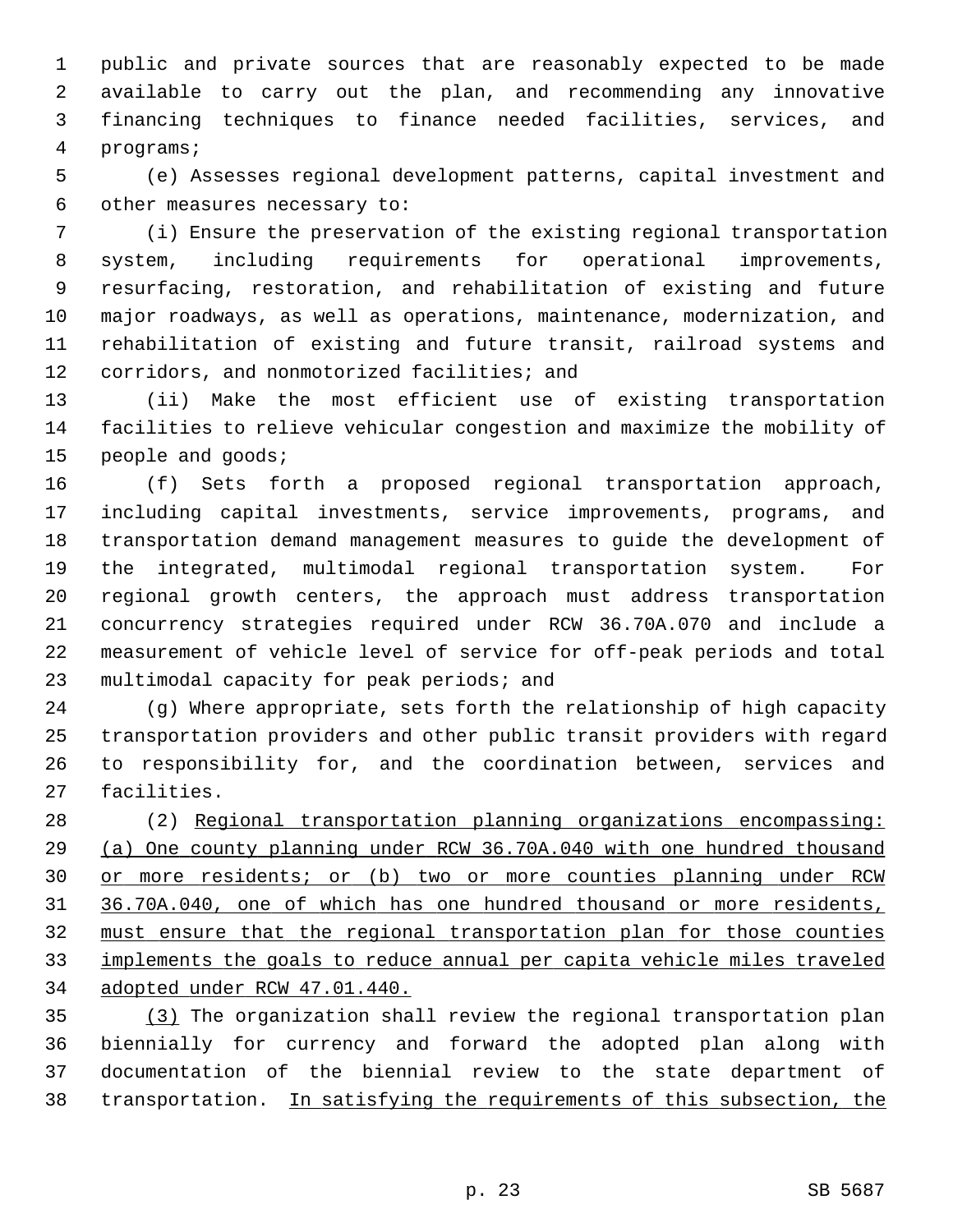1 organization shall provide notice reasonably calculated to inform the 2 public of the review, and opportunities for the public to comment on 3 the review and plan adoption.

 $4$   $((+3))$   $(4)$  All transportation projects, programs, and 5 transportation demand management measures within the region that have 6 an impact upon regional facilities or services must be consistent with 7 the plan and with the adopted regional growth and transportation 8 strategies.

 9 **Sec. 11.** RCW 43.21C.240 and 2003 c 298 s 2 are each amended to 10 read as follows:

11 (1) If the requirements of subsection (2) of this section are 12 satisfied, a county, city, or town reviewing a project action shall 13 determine that the requirements for environmental analysis, protection, 14 and mitigation measures in the county, city, or town's development 15 regulations and comprehensive plans adopted under chapter 36.70A RCW, 16 and in other applicable local, state, or federal laws and rules provide 17 adequate analysis of and mitigation for the specific adverse 18 environmental impacts of the project action to which the requirements 19 apply. Rules adopted by the department according to RCW 43.21C.110 20 regarding project specific impacts that may not have been adequately 21 addressed apply to any determination made under this section. In these 22 situations, in which all adverse environmental impacts will be 23 mitigated below the level of significance as a result of mitigation 24 measures included by changing, clarifying, or conditioning of the 25 proposed action and/or regulatory requirements of development 26 regulations adopted under chapter 36.70A RCW or other local, state, or 27 federal laws, a determination of nonsignificance or a mitigated 28 determination of nonsignificance is the proper threshold determination.

29 (2) A county, city, or town shall make the determination provided 30 for in subsection (1) of this section if:

31 (a) In the course of project review, including any required 32 environmental analysis, the local government considers the specific 33 probable adverse environmental impacts of the proposed action and 34 determines that these specific impacts are adequately addressed by the 35 development regulations or other applicable requirements of the 36 comprehensive plan, subarea plan element of the comprehensive plan, or 37 other local, state, or federal rules or laws; and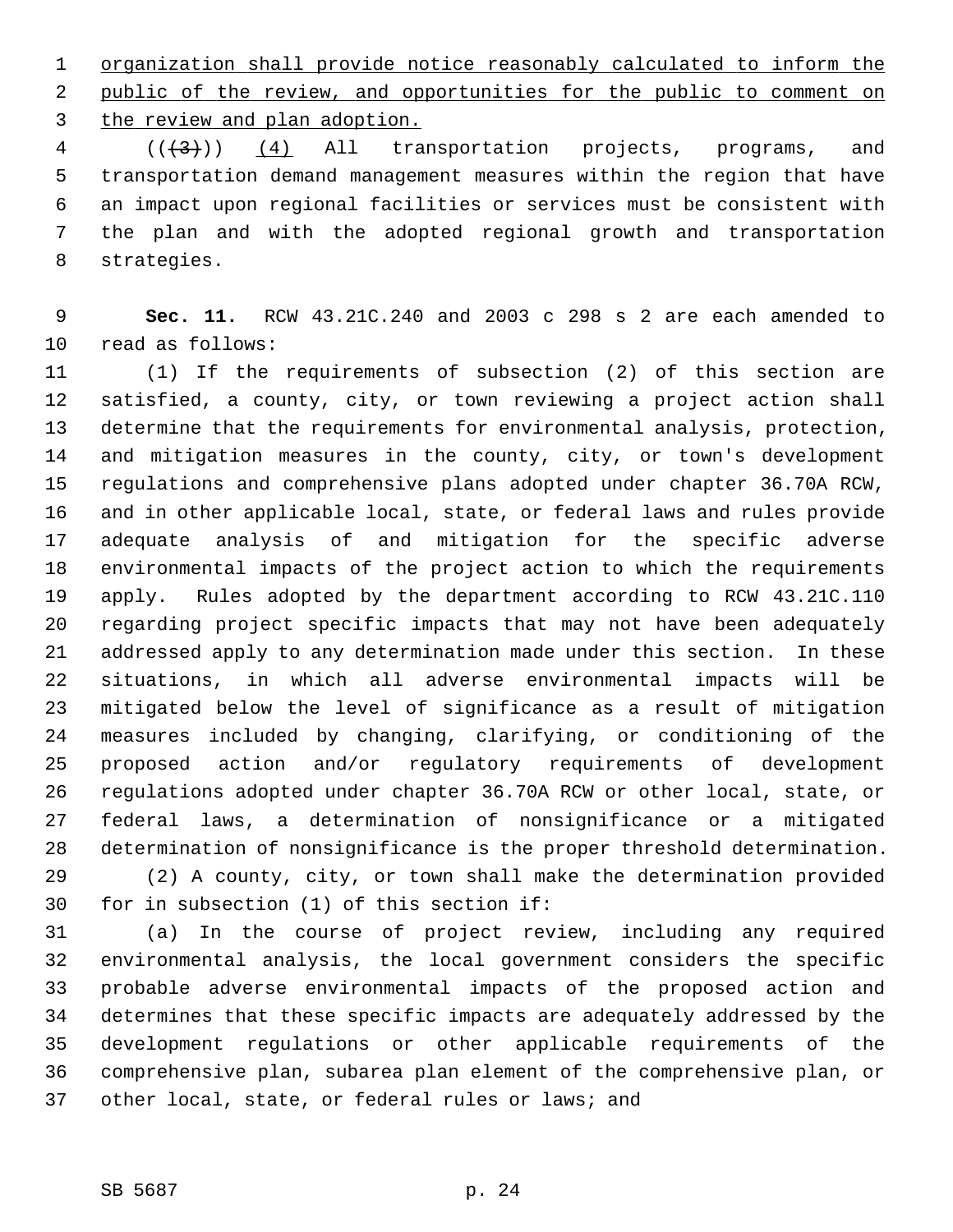1 (b) The local government bases or conditions its approval on 2 compliance with these requirements or mitigation measures.

 3 (3) If a county, city, or town's comprehensive plans, subarea 4 plans, and development regulations adequately address a project's 5 probable specific adverse environmental impacts, as determined under 6 subsections (1) and (2) of this section, the county, city, or town 7 shall not impose additional mitigation under this chapter during 8 project review. Project review shall be integrated with environmental 9 analysis under this chapter.

10 (4) A comprehensive plan, subarea plan, or development regulation 11 shall be considered to adequately address an impact if the county, 12 city, or town, through the planning and environmental review process 13 under chapter 36.70A RCW and this chapter, has identified the specific 14 adverse environmental impacts and:

15 (a) The impacts have been avoided or otherwise mitigated; or

16 (b) The legislative body of the county, city, or town has 17 designated as acceptable certain levels of service, land use 18 designations, development standards, or other land use planning 19 required or allowed by chapter 36.70A RCW.

20 (5) In deciding whether a specific adverse environmental impact has 21 been addressed by an existing rule or law of another agency with 22 jurisdiction with environmental expertise with regard to a specific 23 environmental impact, the county, city, or town shall consult orally or 24 in writing with that agency and may expressly defer to that agency. In 25 making this deferral, the county, city, or town shall base or condition 26 its project approval on compliance with these other existing rules or 27 laws.

28 (6) Nothing in this section limits the authority of an agency in 29 its review or mitigation of a project to adopt or otherwise rely on 30 environmental analyses and requirements under other laws, as provided 31 by this chapter.

32 (7) A project action that is consistent with the applicable comprehensive plan and development regulations may not be challenged for noncompliance under this chapter with greenhouse gas emissions requirements if:

36 (a) The county, city, or town in which the project action is 37 located has prepared an environmental impact statement under RCW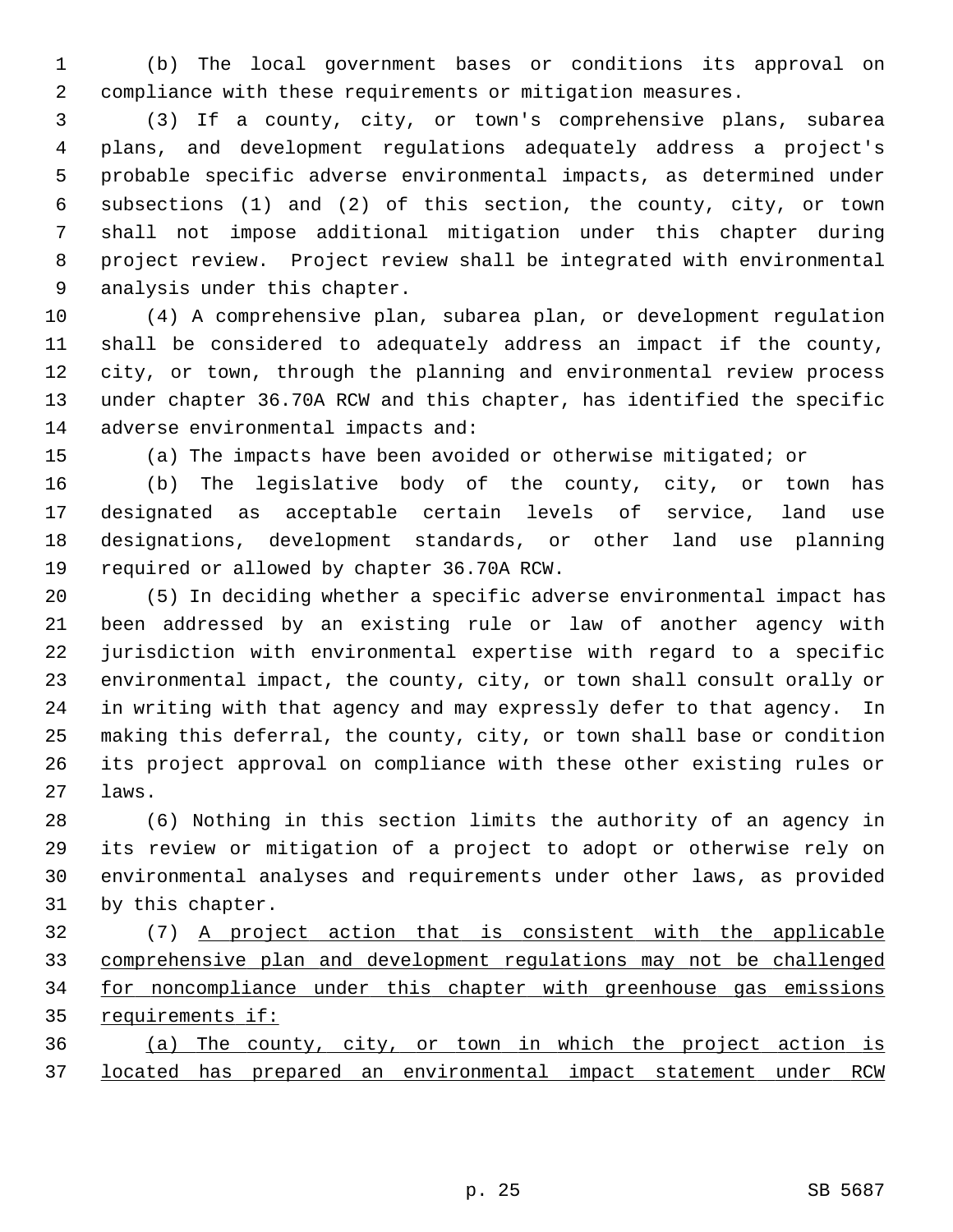1 43.21C.030 for the area covered by the comprehensive plan or subarea 2 plan that includes a greenhouse gas emissions analysis;

 (b) The county, city, or town in which the project action is located has adopted a comprehensive plan or subarea plan and development regulations that comply with subsections (3) and (4) of this section;

 7 (c) The comprehensive plan and development regulations will reduce 8 greenhouse gas emissions in accordance with RCW 70.235.020, and per 9 capita vehicle miles traveled in accordance with RCW 47.01.440;

10 (d) The project action complies with the definition of compact 11 development in RCW 36.70A.108; and

12 (e) The project action is located in an urban growth area and a 13 center designated by the county, city, or town comprehensive plan.

14 (8) This section shall apply only to a county, city, or town 15 planning under RCW 36.70A.040.

16 NEW SECTION. **Sec. 12.** A new section is added to chapter 43.21C 17 RCW to read as follows:

18 Cities and towns authorizing compact development in designated 19 centers or participating in a regional transfer of development rights 20 program under chapter 43.362 RCW may impose environmental fees on 21 development activity as part of the financing for environmental review 22 under this chapter. Environmental fees imposed under this section:

23 (1) May only be for: (a) A subarea plan for which the impacts of 24 compact development have been addressed by the applicable city or town; 25 or (b) a regional transfer of development rights program receiving area 26 for which the impacts of development within the receiving area have 27 been addressed by the applicable city or town;

28 (2) May only be for environmental review costs that have been 29 identified as reasonably related to the new development;

30 (3) May not exceed a proportionate share of the environmental 31 review costs financed under RCW 36.70A.500, if any, or the costs of 32 environmental review and holding costs that would have been borne by 33 the development if no environmental review had occurred; and

34 (4) Must be used to repay a loan authorized under RCW 36.70A.500, 35 if applicable.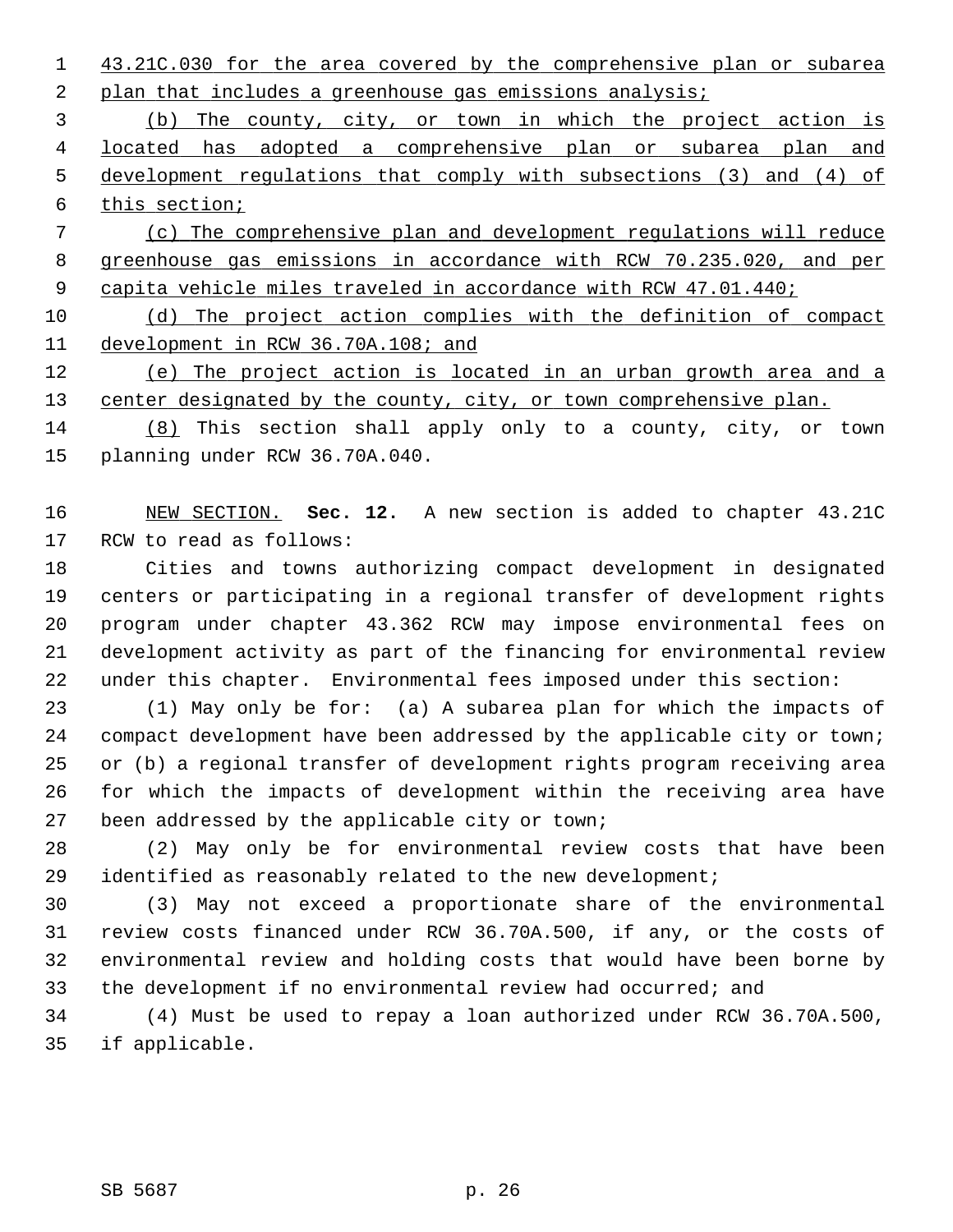1 **Sec. 13.** RCW 81.104.015 and 1999 c 202 s 9 are each amended to 2 read as follows:

 3 Unless the context clearly requires otherwise, the definitions in 4 this section apply throughout this chapter.

 5 (1) "High capacity transportation system" means a system of public 6 transportation services within an urbanized region operating 7 principally on exclusive rights-of-way, and the supporting services and 8 facilities necessary to implement such a system, including regional 9 transit systems and interim express services and high occupancy vehicle 10 lanes, which taken as a whole, provides a substantially higher level of 11 passenger capacity, speed, and service frequency than traditional 12 public transportation systems operating principally in general purpose 13 roadways.

14 (2) "Rail fixed guideway system" means a light, heavy, or rapid 15 rail system, monorail, inclined plane, funicular, trolley, or other 16 fixed rail guideway component of a high capacity transportation system 17 that is not regulated by the Federal Railroad Administration, or its 18 successor. "Rail fixed guideway system" does not mean elevators, 19 moving sidewalks or stairs, and vehicles suspended from aerial cables, 20 unless they are an integral component of a station served by a rail 21 fixed guideway system.

22 (3) "Regional transit system" means a high capacity transportation 23 system under the jurisdiction of one or more transit agencies except 24 where a regional transit authority created under chapter 81.112 RCW 25 exists, in which case "regional transit system" means the high capacity 26 transportation system under the jurisdiction of a regional transit 27 authority.

28 (4) "Transit agency" means city-owned transit systems, county 29 transportation authorities, metropolitan municipal corporations, and 30 public transportation benefit areas.

31 NEW SECTION. **Sec. 14.** A new section is added to chapter 81.112 32 RCW to read as follows:

33 (1) An authority that owns surplus land located within one-half 34 mile of a major transit station must provide qualifying public or 35 nonprofit entities an opportunity of first offer to develop the land. 36 For purposes of this section, a "qualifying public or nonprofit entity" 37 is an entity that: (a) Is eligible for assistance from the housing